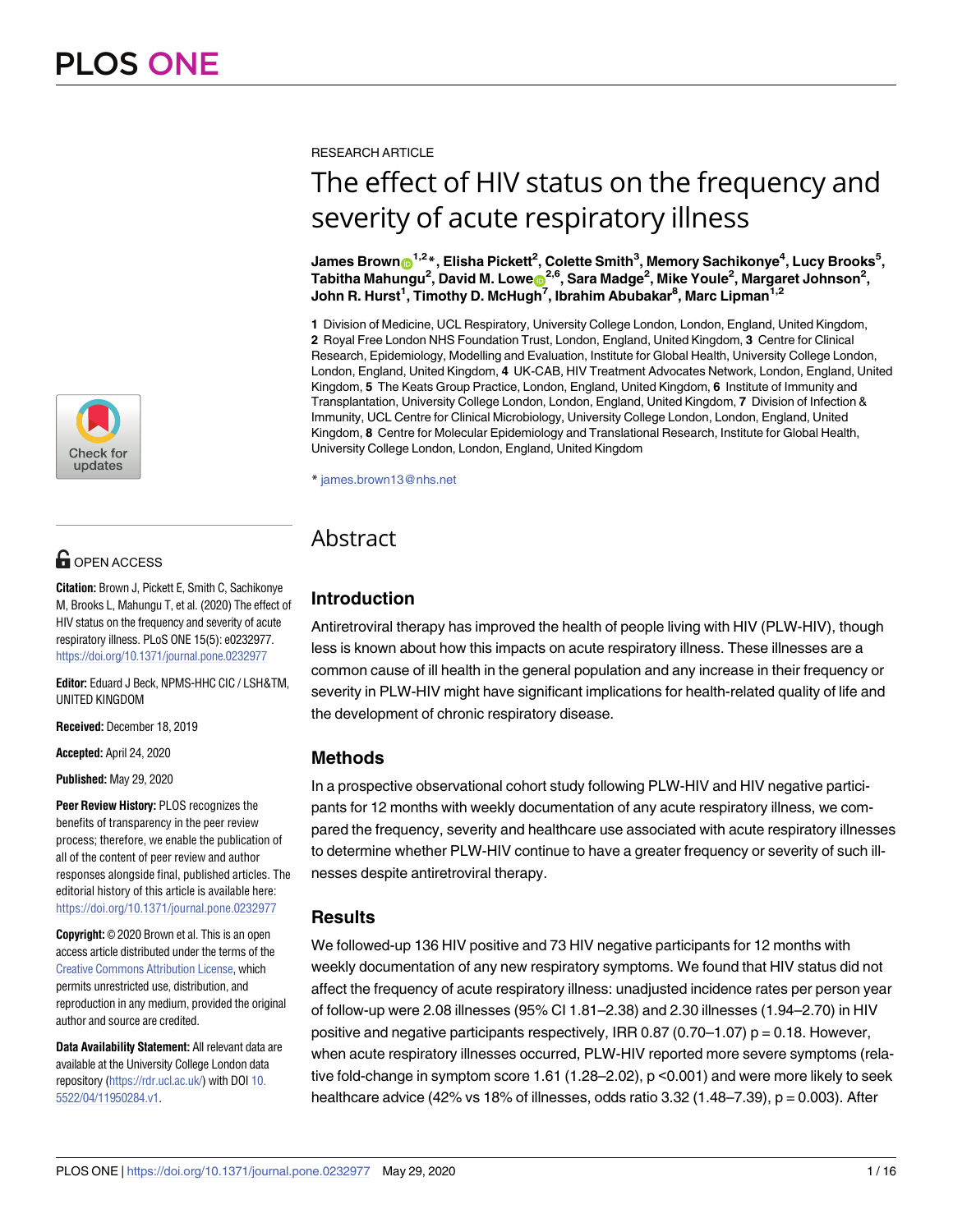<span id="page-1-0"></span>**Funding:** The funding sources to be acknowledged are 1. National Institute for Health Research (Research Trainees Coordinating Centre) DRF-2015-08-210 2. British HIV Association (2015) The funders had no role in study design, data collection and analysis, decision to publish, or preparation of the manuscript.

**Competing interests:** The authors have declared that no competing interests exist.

adjustment for differences in baseline characteristics, PLW-HIV still had higher symptom scores when unwell.

## **Conclusions**

HIV suppression with antiretroviral therapy reduces the frequency of acute respiratory illness to background levels, however when these occur, they are associated with more severe self-reported symptoms and greater healthcare utilisation. Exploration of the reasons for this greater severity of acute respiratory illness may allow targeted interventions to improve the health of people living with HIV.

#### **Trial registration**

ISRCTN registry [\(ISRCTN38386321\)](http://www.isrctn.com/ISRCTN38386321).

## **Introduction**

The use of antiretroviral therapy (ART) has transformed the lives of people living with HIV (PLW-HIV). In populations with good access to ART and on-going care, PLW-HIV can now have a life expectancy equal to that of the general population. [\[1,](#page-13-0) [2](#page-13-0)]

Effective treatment is changing the demographics of the HIV positive population, who are increasing both in number and age.[[3](#page-13-0)] There is a growing interest, therefore, in the extent to which they may be at greater risk of non-AIDS comorbidities such as chronic cardiovascular, neurological and respiratory diseases.[\[4–6\]](#page-13-0) Studies evaluating respiratory health have reported a higher prevalence of chronic respiratory illness than the general population, [\[7\]](#page-13-0) [[8\]](#page-13-0) which is only partly explained by greater exposure to established risk factors such as tobacco smoking. [\[9](#page-13-0)]

Although there is evidence that ART reduces the incidence of respiratory infections such as *Pneumocystis jirovecii* pneumonia, bacterial pneumonia and tuberculosis, [[10](#page-14-0), [11](#page-14-0)] most studies evaluating respiratory illness in the modern HIV population have been cross-sectional in nature and therefore cannot determine whether acute respiratory illnesses remain more frequent among PLW-HIV.[[12](#page-14-0), [13](#page-14-0)] PLW-HIV with Chronic Obstructive Pulmonary Disease (COPD) have a higher exacerbation frequency than equivalent HIV negative individuals.[[14](#page-14-0), [15\]](#page-14-0) As acute respiratory illnesses are common in the general population and associated with significant morbidity and healthcare utilisation,  $[16]$  $[16]$  $[16]$  we postulated that if HIV positive individuals have a higher incidence of these illnesses (or if they were more severe or longer lasting) then this could impact significantly on health-related quality of life, productivity and healthcare costs. A greater frequency of acute respiratory illness might also contribute to the development of chronic lung disease in this population. If specific risk factors for acute respiratory illness could be identified, then interventions to reduce the incidence or severity of these illnesses (such as smoking cessation, immunisations and treatment for respiratory conditions) might be better targeted.

This study aimed to prospectively measure the frequency of acute respiratory illness among HIV positive individuals using antiretroviral therapy compared to HIV negative participants.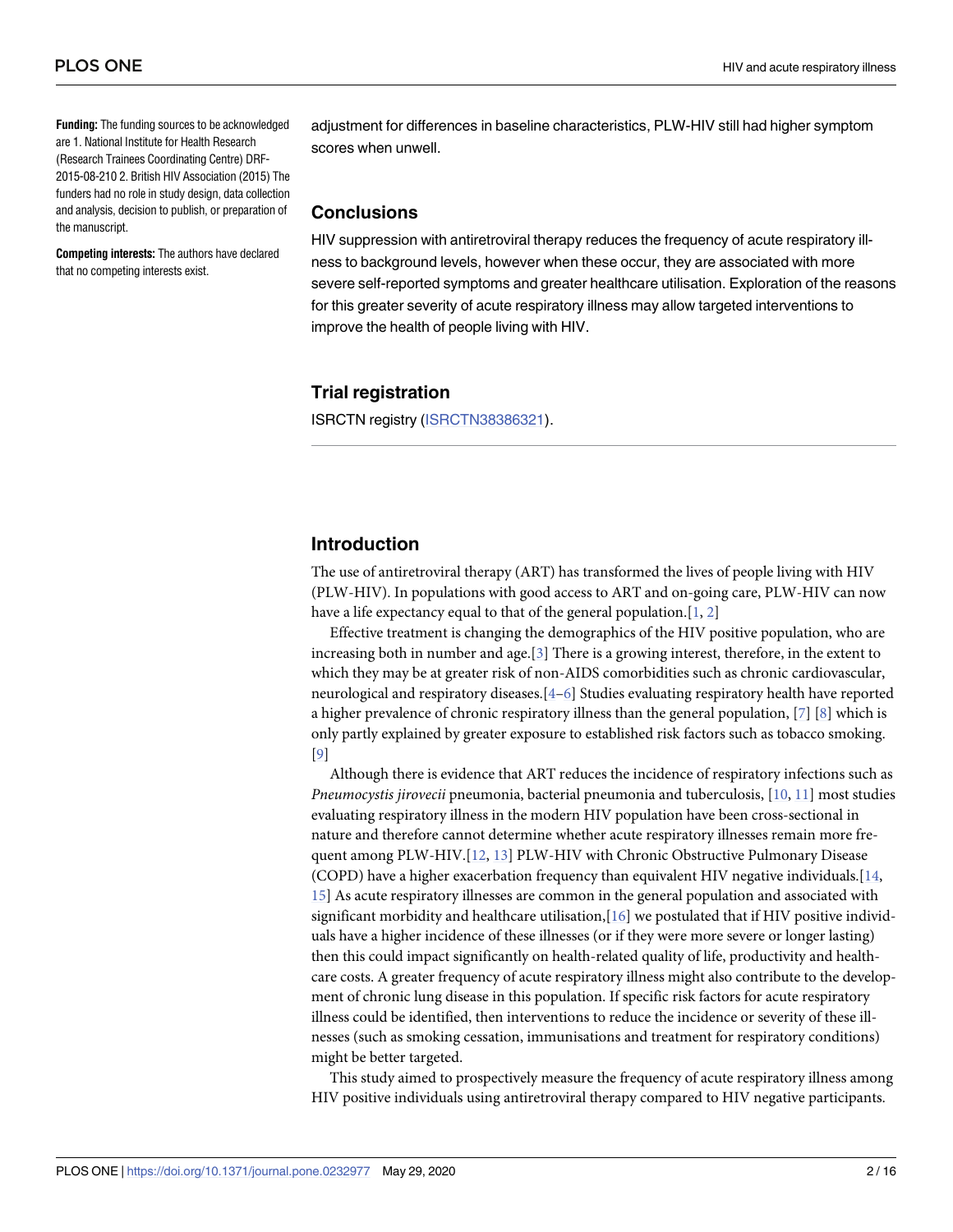## <span id="page-2-0"></span>**Methods**

#### **Study design, setting and population**

We conducted a prospective cohort study of PLW-HIV and HIV negative individuals. We recruited participants between November 2015 and January 2017 from HIV care services and primary care in London, UK. This is a setting with a high uptake of antiretroviral therapy.[\[17\]](#page-14-0)

We invited PLW-HIV to participate when attending ambulatory HIV-care appointments: the only eligibility criteria were age over 18 years, consent to participate and absence of symptoms of acute respiratory illness at study entry. We recruited HIV negative adults from primary care, using electronic medical records to invite potential participants with similar age, gender and smoking status to the expected characteristics of the HIV positive population sampled. To achieve this, primary care practice lists were used to identify all patients with age, gender and smoking status suitable for recruitment and individuals were randomly selected to be invited by post from these lists. There were no financial inducements offered, although we reimbursed limited travel expenses where appropriate. All participants provided written informed consent.

The study protocol was reviewed by the London Hampstead Research Ethics Committee (14/LO/1409) and registered with the ISRCTN registry (ISRCTN38386321).

## **Procedures**

At recruitment, participants completed a questionnaire detailing respiratory symptoms, prior illnesses, current treatment, tobacco and recreational drug use. We measured baseline respiratory health status using the St Georges Respiratory Questionnaire (SGRQ) and MRC dyspnoea scores.[\[18,](#page-14-0) [19\]](#page-14-0)

Subjects underwent spirometry without bronchodilation, with standard ERS/ATS quality criteria,[\[20\]](#page-14-0) using the Global Lung Function Initiative equations to calculate predicted values. [\[21\]](#page-14-0) An obstructed airflow pattern was defined as an FEV1/FVC ratio *<*0.7, and restrictive pattern as FEV1/FVC *>*0.7 plus FVC *<*80% predicted.

We collected naso-pharyngeal swabs to assess the carriage of respiratory viral pathogens at baseline. HIV negative participants had their HIV status confirmed by blood test at recruitment.

#### **Detection of viral respiratory pathogens**

The detection of respiratory viral pathogens from nasopharyngeal swabs at baseline and during an acute respiratory illness was undertaken using multiplex PCR testing. In-house real-time RT-PCR assay was performed which was designed to simultaneously detect: rhinovirus, influenza (A & B), parainfluenza (1–4), RSV, adenovirus, enterovirus, coronavirus (NL63, HKU, 229E, OC43), parechovirus and human metapneumovirus.

#### **Follow-up and identification of acute respiratory illnesses**

We prospectively followed participants for 12 months and during this each participant was contacted weekly by email or telephone SMS message. In these weekly messages, participants were asked if they had any new respiratory symptoms indicative of an acute respiratory illness.

An acute respiratory illness was defined as the new occurrence (lasting more than 24 hours) of any of the following symptoms: cough, sore throat, blocked or runny nose with or without a sensation of facial pain or pressure, breathlessness or pain on breathing. This definition sought to include both upper and lower respiratory tract illnesses. No assumption was made about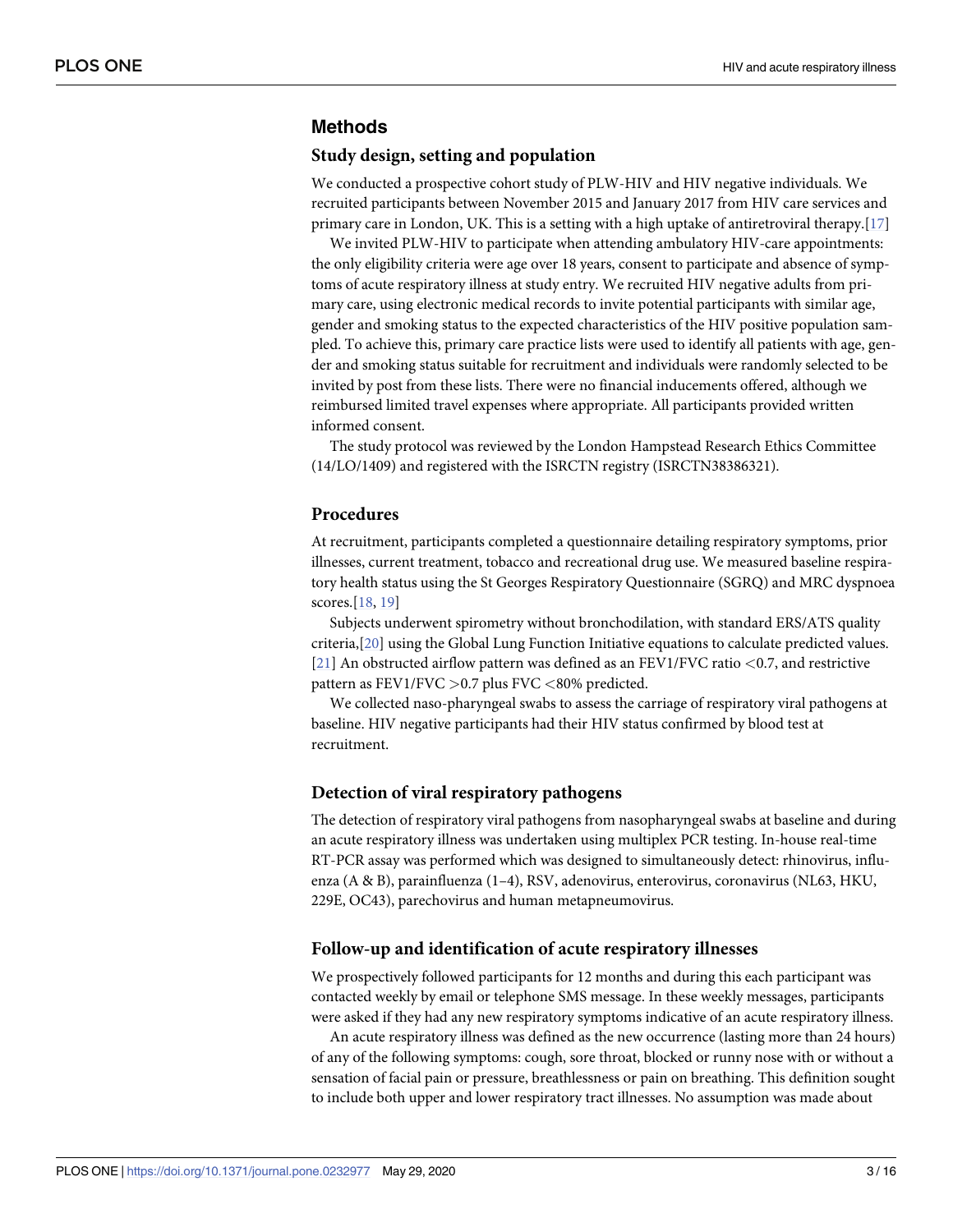<span id="page-3-0"></span>whether an illness was caused by an infection, and fever was not included in the illness definition (although individuals were asked about a history of fever).

When participants reported new symptoms, their severity was assessed by supplementary questions including questions on daily activities and treatment. Symptoms were scored on a 0–6 scale and these scores were summarised by calculating a total score (with no weighting applied). We also invited participants to attend for review, (at which we collected samples for the detection of respiratory pathogens) and to complete a daily diary recording symptoms, medication usage and healthcare resource utilisation for the duration of their illness or up to 14 days, whichever was the longer. The questionnaires used on the webform and written bookets are provided as supplementary information.

#### **Sample size calculation**

The primary study outcome was the number of acute respiratory tract illnesses occurring over the one-year follow up period. Based on data from the Pulmonary Complications of HIV study, Multicentre AIDS Cohort Study and the Women's Interagency HIV study we estimated that there would be at least a 50% higher than in HIV uninfected individuals without antiretroviral therapy,[[22](#page-14-0), [23](#page-14-0)] and planned the study size to detect lower incidence than this. To estimate the likely number of acute respiratory illnesses seen during follow up, we used data from the FluWatch study,[[24](#page-14-0)] which reported that 44% of those without serological evidence of influenza infection experienced an acute respiratory illness each influenza season (the study was only conducted during influenza seasons). Based on this we conservatively estimated that at least 44% of the HIV negative participants will have an acute respiratory illness over a 12 month period. We planned to have a 2:1 ratio between HIV infected participants and controls. To have an 80% power to detect this difference (i.e. 68% vs. 45%) with a type 1 error of 5% we would need 119 HIV infected and 60 in the HIV uninfected participants in the cohort. We assumed up to a 20% drop out of subjects from the study then we plan to recruit 140 individuals with HIV infection and 70 individuals without HIV infection.

#### **Statistical analysis**

The primary outcome was the difference in frequency of acute respiratory illness between HIV positive and negative participants. Pre-defined secondary outcomes were the severity and duration of acute respiratory illness, isolation of respiratory pathogens and healthcare utilisation.

We used Poisson regression models to analyse the frequency of acute respiratory illness (with weeks of data reported as an offset value). Continuous outcomes for symptom severity were analysed using linear regression models. We completed multivariable analysis, adjusting for potential confounding effects of factors chosen *a priori* based on known risk factors for acute respiratory illness. When participants did not answer the weekly study question, we assumed that they did not have an acute respiratory illness. We undertook data assembly and statistical analysis using Excel (Microsoft Ltd) and Stata v14, (Statacorp).

## **Results**

#### **Participants**

209 individuals (136 HIV positive and 73 HIV negative) consented to participate in the study and submitted at least one week of follow-up data. Demographic details of study participants are given in [Table](#page-4-0) 1. There were no significant differences in the age or gender of the HIV positive and negative participants, although there was a trend to suggest that PLW-HIV were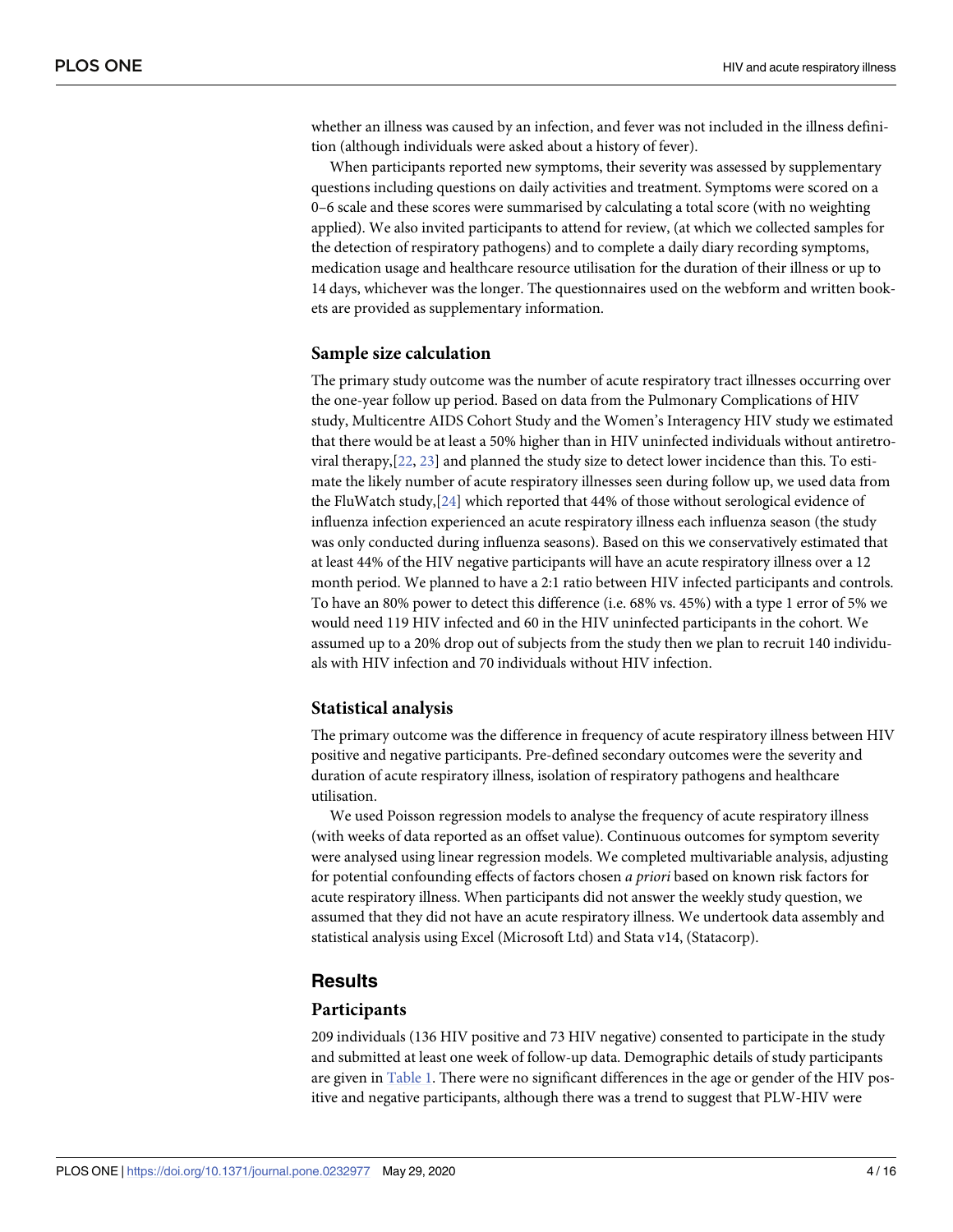|                                                                                          |                                                       | $HIV$ Positive $N = 136$ | <b>HIV Negative N</b> = $73$ | p value               |  |
|------------------------------------------------------------------------------------------|-------------------------------------------------------|--------------------------|------------------------------|-----------------------|--|
| Gender                                                                                   | Female, n (%)                                         | 30 (22%)                 | 18 (25%)                     | $0.67*$               |  |
|                                                                                          | Male, $n$ $(\%)$                                      | 106 (78%)                | 55 (75%)                     |                       |  |
| Age, years, mean (SD)                                                                    |                                                       | 50(11)                   | 52(8)                        | $0.11***$             |  |
| Ethnicity                                                                                | Caucasian, n (%)                                      | 103 (76%)                | 70 (96%)                     | ${<}0.01$ $^{\Delta}$ |  |
|                                                                                          | Black African / Caribbean, n (%)                      | 23 (17%)                 | $\Omega$                     |                       |  |
|                                                                                          | South Asian, n (%)                                    | 2(1%)                    | 2(3%)                        |                       |  |
|                                                                                          | Other, $n$ $%$                                        | 8(6%)                    | 1(1%)                        |                       |  |
| Body mass index (BMI), kg/m <sup>2</sup> median (IQR)                                    |                                                       | $25(23-28)$              | $25(23-26)$                  | 0.06                  |  |
| UK Born, n (%)                                                                           |                                                       | 73 (54%)                 | 54 (74%)                     | $0.07*$               |  |
| <b>Sexuality</b>                                                                         | Heterosexual, n (%)                                   | 37 (27%)                 | 57 (78%)                     | ${<}0.001^{\Delta}$   |  |
|                                                                                          | Homosexual, n (%)                                     | 86 (62%)                 | 16(22%)                      |                       |  |
|                                                                                          | Bisexual, n (%)                                       | 12(9)                    | 0                            |                       |  |
|                                                                                          | Not answered, n (%)                                   | 1(1%)                    | $\boldsymbol{0}$             |                       |  |
| <b>Educational attainment</b>                                                            | No qualifications, n (%)                              | 7(5%)                    | 2(3%)                        | $0.54^{\Delta}$       |  |
|                                                                                          | GCSE or equivalent qualifications at age 16, n (%)    | 20 (15%)                 | 11 (15%)                     |                       |  |
|                                                                                          | A level or equivalent qualifications at age 18, n (%) | 24 (18%)<br>$8(11\%)$    |                              |                       |  |
|                                                                                          | University education, n (%)                           | 72 (53%)                 | 44 (60%)                     |                       |  |
|                                                                                          | Other qualifications, n (%)                           | 13 (10%)                 | $7(10\%)$                    |                       |  |
|                                                                                          | Not answered, n (%)                                   | $\mathbf{0}$             | $1(1\%)$                     |                       |  |
| Immunisations (self-report)                                                              | Influenza (last 12 months)                            | 90 (66%)                 | 21 (29%)                     | ${<}0.01*$            |  |
|                                                                                          | Pneumococcal (ever)                                   | 50 (37%)                 | 9(12%)                       | ${<}0.01*$            |  |
| Comorbid conditions (self-report)                                                        | Asthma                                                | 22 (16%)                 | 7(10%)                       | $0.21 \Delta$         |  |
|                                                                                          | COPD                                                  | 3(2%)<br>$1(1\%)$        |                              | $0.56 \triangleq$     |  |
|                                                                                          | Heart disease                                         | 5(4%)                    | 2(3%)                        | $1$ $^{\Delta}$       |  |
| Previous history of respiratory opportunistic infection (HIV positive participants only) |                                                       | $9(7%)$ <sup>##</sup>    |                              |                       |  |
| Use of inhaled medications                                                               | Any inhaled medication                                | 25 (18%)                 | 5(7%)                        | $0.07$ $^{\Delta}$    |  |
|                                                                                          | Inhaled corticosteroids                               | 13 (10%)                 | $1(1\%)$                     | $0.04^{\Delta}$       |  |
| <b>Tobacco smoking</b>                                                                   | Current smoker, n (%)                                 | 39 (29%)                 | 12 (16%)                     | $0.08*$               |  |
|                                                                                          | Ex-smoker, n (%)                                      | 46 (34%)                 | 34 (47%)                     |                       |  |
|                                                                                          | Never smoker, n (%)                                   | 41 (37%)                 | 27 (37%)                     |                       |  |
| Tobacco pack-years (median, IQR), $\Diamond$                                             |                                                       | $6(2-12)$                | $9(3-15)$                    | $0.17^{#}$            |  |
| Recreational drug use (ever), n (%)                                                      |                                                       | 90 (66%)                 | 37 (51%)                     | $< 0.005*$            |  |
| Recreational drug use (last 3 months), n (%)                                             |                                                       | 42 (31%)                 | 9(12%)                       | $0.007*$              |  |
| CD4 count, cells/µL, median (IQR)                                                        |                                                       |                          |                              |                       |  |
| Use of antiretroviral therapy during study                                               |                                                       | 136 (100%)               |                              |                       |  |
| $HIV$ load $<$ 40 copies/ml at baseline                                                  |                                                       | 118 (87%)                |                              |                       |  |

#### <span id="page-4-0"></span>**[Table](#page-3-0) 1. Participant baseline characteristics.**

 $^\ast$  Chi squared test,

 $^{**}$ t—test

# Mann Whitney Test,

 $^{\Delta}$  Fisher's exact test

 $^\diamond$  calculated for smokers and ex-smokers only

## consisting of *Pneumocystis jirovecii* pneumonia (7 cases), tuberculosis (1 case), non-tuberculous mycobacterial infection (1 case)

<https://doi.org/10.1371/journal.pone.0232977.t001>

more likely to be current smokers (29% vs 16%,  $p = 0.08$ ), and more likely to report previous or current (within the last 3 months) use of recreational drugs. All HIV positive participants used antiretroviral therapy during the study and 87% had an undetectable blood HIV load at baseline. The median (IQR) CD4 count was 686 (458–848) cells/μL.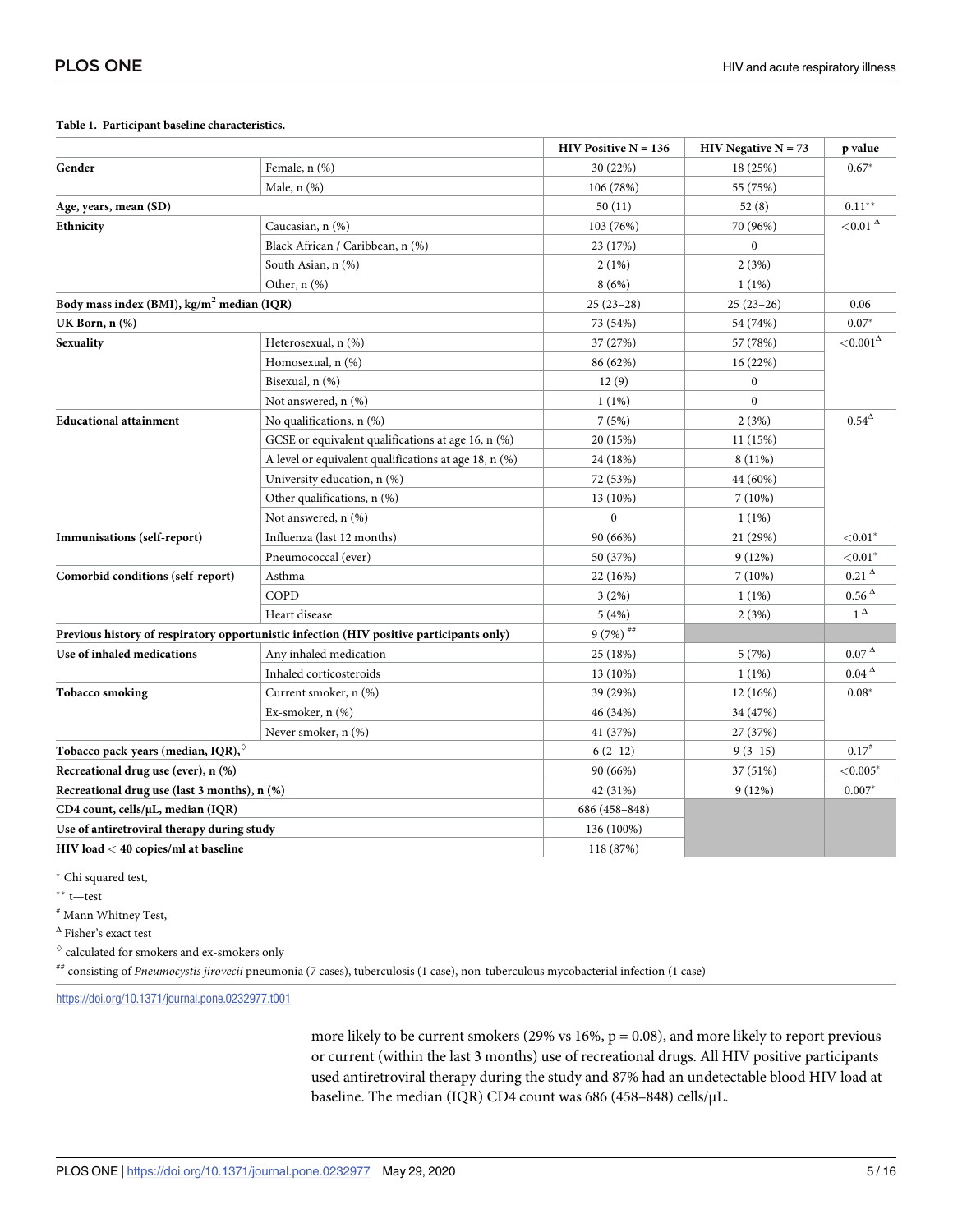#### **Table 2. Baseline respiratory health status and spirometry.**

|                                                       |                                                                                                                                          |                                            | <b>HIV Positive</b><br>$(N = 136)$ | <b>HIV Negative</b><br>$(N = 73)$ | p value                  |
|-------------------------------------------------------|------------------------------------------------------------------------------------------------------------------------------------------|--------------------------------------------|------------------------------------|-----------------------------------|--------------------------|
| <b>Baseline St George's Respiratory Questionnaire</b> | Symptoms, median (IQR)                                                                                                                   |                                            | $30(8-45)$                         | $11(0-28)$                        | ${<}0.001^{\#}$          |
| score                                                 | Activity, median (IQR)                                                                                                                   |                                            | $18(6-36)$                         | $6(0-12)$                         | ${<}0.001^{\texttt{\#}}$ |
|                                                       | Impacts, median (IQR)                                                                                                                    |                                            | $4(0-16)$                          | $0(0-2)$                          | ${<}0.001^{\texttt{\#}}$ |
|                                                       | Total score, median (IQR)                                                                                                                |                                            | $13(6-29)$                         | $6(2-9)$                          | ${<}0.001^{\#}$          |
| <b>Baseline MRC Dyspnoea score</b>                    | 1: Not troubled by breathlessness except on<br>strenuous exercise, n (%)                                                                 |                                            | 77 (57%)                           | 58 (81%)                          | $0.008^{\Delta}$         |
|                                                       | 2: Short of breath when hurrying on a level or when<br>walking up a slight hill, n (%)                                                   |                                            | 43 (32%)                           | 12 (17%)                          |                          |
|                                                       | 3: Walks slower than most people on the level, stops<br>after a mile or so, or stops after 15 minutes walking<br>at own pace, $n$ $(\%)$ |                                            | 6(4%)                              | $\mathbf{0}$                      |                          |
|                                                       | 4: Stops for breath after walking 100 yards, or after a<br>few minutes on level ground, n (%)                                            |                                            | 4(3%)                              | $\mathbf{0}$                      |                          |
|                                                       | 5: Too breathless to leave the house, or breathless<br>when dressing/undressing, $n$ (%)                                                 |                                            | $1(1\%)$                           | $\boldsymbol{0}$                  |                          |
|                                                       | Not answered                                                                                                                             |                                            | 3(2%)                              | 2(3%)                             |                          |
| Spirometry*                                           | FEV1, L, mean (SD)                                                                                                                       |                                            | 3.22(0.78)                         | 3.53(0.73)                        | $0.01^\square$           |
|                                                       | FEV1% predicted, mean (SD)                                                                                                               |                                            | 91% (14%)                          | 97% (11%)                         | $0.005^{\circ}$          |
|                                                       | FVC, L, % predicted, mean (SD)                                                                                                           |                                            | 4.16(1.01)                         | 4.55(0.98)                        | $0.02^\square$           |
|                                                       | FVC % predicted, mean (SD)                                                                                                               |                                            | 93% (14%)                          | 99% (12%)                         | $0.02^{\square}$         |
|                                                       | Spirometry<br>interpretation                                                                                                             | Airflow obstruction, n<br>$\frac{0}{6}$ ** | 13 (13%)                           | 5(8%)                             | $0.004^{\Delta}$         |
|                                                       |                                                                                                                                          | Restriction, n%                            | 18 (19%)                           | 2(3%)                             |                          |
|                                                       |                                                                                                                                          | Normal spirometry, n%                      | 65 (68%)                           | 54(88%)                           |                          |

� 96 HIV positive and 61 HIV negative participants had spirometry results meeting ATS/ERS quality criteria

# Mann-Whitney test

 $\overline{ }$  t-test

<sup>Δ</sup> Fisher's exact test

�� FEV1/FVC *<*0.7

<https://doi.org/10.1371/journal.pone.0232977.t002>

PLW-HIV reported worse respiratory health status at baseline with higher scores on the St George's Respiratory Questionnaire (median SGRQ Total score 13 (5–28) vs 6 (2–9), p*<* 0.001). Using the MRC dyspnoea scale, breathlessness also appeared to be more common: 59 (43%) vs 12 (17%) reporting MRC dyspnoea scale score of 2 or more (p *<*0.001). Spirometry was normal for most participants, but a greater proportion of PLW-HIV had abnormal spirometry at baseline (19% vs 3% with restrictive spirometry (FEV1/FVC  $\geq$  0.7 and FVC $<$  80% predicted)), and 13% vs 8% with obstructive spirometry (FEV1/FVC *<*0.7), p = 0.004) (Table 2).

#### **Detection of respiratory viral pathogens at baseline**

Viral pathogens were identified in 5 (2%) of baseline nasopharyngeal swabs, all from PLW-HIV. These were: Parainfluenza 2 (two participants), Coronavirus OC43, Influenza A and Parechovirus. All other participants had negative baseline swab results.

#### **Follow-up and completion of weekly responses**

The median number of weeks for which each participant provided data during follow-up was 44/52 weeks (85%); this was not significantly different between HIV positive and negative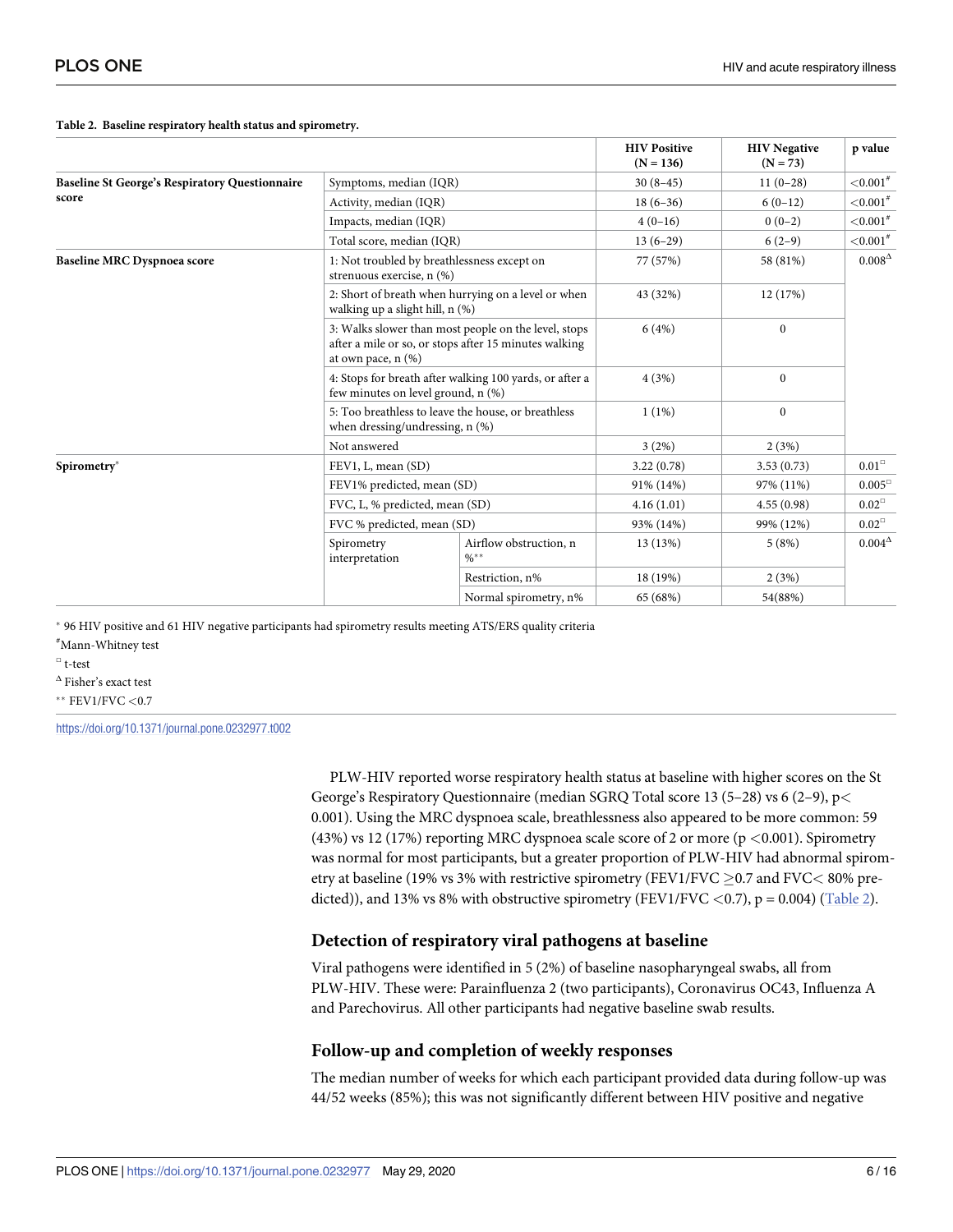<span id="page-6-0"></span>participants. Sixty-six (42%) had 100% response rate to the weekly contacts and 60 (29%) had *<*80% response rate.

#### **Frequency of acute respiratory illness**

One hundred and sixty-eight participants (80%) reported at least one acute respiratory illness during follow up, with the median number per person being 2 (range 0–7 illnesses).

There was no significant difference in the frequency of acute respiratory illness between HIV positive and negative participants. The unadjusted incidence rate per person year of follow-up was 2.08 (95% CI 1.81–2.38) in HIV positive and 2.30 (1.94–2.70) in HIV negative participants; IRR 0.87 (0.70–1.07  $p = 0.18$ ).

In univariable regression analyses, smoking status (being an ex-smoker), airflow obstruction (FEV1/FVC *<*0.7) and the presence of chronic respiratory symptoms (MRC score �2) at baseline were associated with a significantly greater frequency of acute respiratory illness. Participants of black ethnicity reported a lower frequency of events than white participants (IRR 0.64 (95% CI 0.42–0.96)  $p = 0.01$ ) [\(Table](#page-7-0) 3).

In a multivariable model including HIV status, age, gender, ethnicity and the presence of spirometric abnormality, there was again no significant difference in the frequency of acute respiratory illness between HIV positive and negative participants (adjusted IRR 0.80 (0.61– 1.06)  $p = 0.13$ ).

#### **Severity and duration of illness**

The web-based symptom questionnaire completed during an acute respiratory illness (by 90% of participants in 361 (97%) illnesses), demonstrated that PLW-HIV had a greater symptom severity score, with a median total score of 14 points (IQR 8–23) compared to 9 (5–14) in HIV negative participants (fold change in score 1.61 (1.28–2.02), p*<*0.001).

In addition, participants recorded written diaries detailing daily symptoms during 166 (45%) acute respiratory illnesses. In these, PLW-HIV also reported greater symptom scores with median total symptom scores per day of 9.36 points (IQR 5.77–14.95) versus 6.4 points  $(4.74-9.82)$  in HIV negative participants ( $p = 0.008$ ). PLW-HIV also reported more days with at least mild symptoms, with a median duration of 8 (IQR 5.1–10.5) vs 6 (4.25–9.5) days though this difference was not statistically significant ( $p = 0.18$ ). The total symptom scores per day based on the written diaries provided by participants are displayed in [Fig](#page-8-0) 1.

## **Effect of participant baseline characteristics on symptom scores during acute respiratory illness**

We explored the relationship between baseline characteristics and participant-reported severity of symptoms using the online responses. In univariable log-scale linear regression analyses, HIV status, airflow obstruction (FEV1/FVC *<*0.7), recent (within 3 months) use of recreational drugs and the presence of increased respiratory symptoms at baseline (MRC dyspnoea score or St George's Respiratory Questionnaire score) were associated with greater selfreported symptom severity during acute respiratory illness. HIV positive participants had a 61% greater symptom score in univariable analyses (unadjusted fold change in symptom score 1.61, 95% CI 1.28–2.02, p *<*0.001).

In a multivariable regression model assessing the direct effect of HIV status after adjustment for spirometric impairment, recent recreational drug use, SGRQ score and tobacco smoking, being HIV positive continued to be associated with a greater symptom score during acute respiratory illness, with an adjusted fold-change in symptom score of 1.50 (1.14–1.97,  $p = 0.004$ ) ([Table](#page-9-0) 4).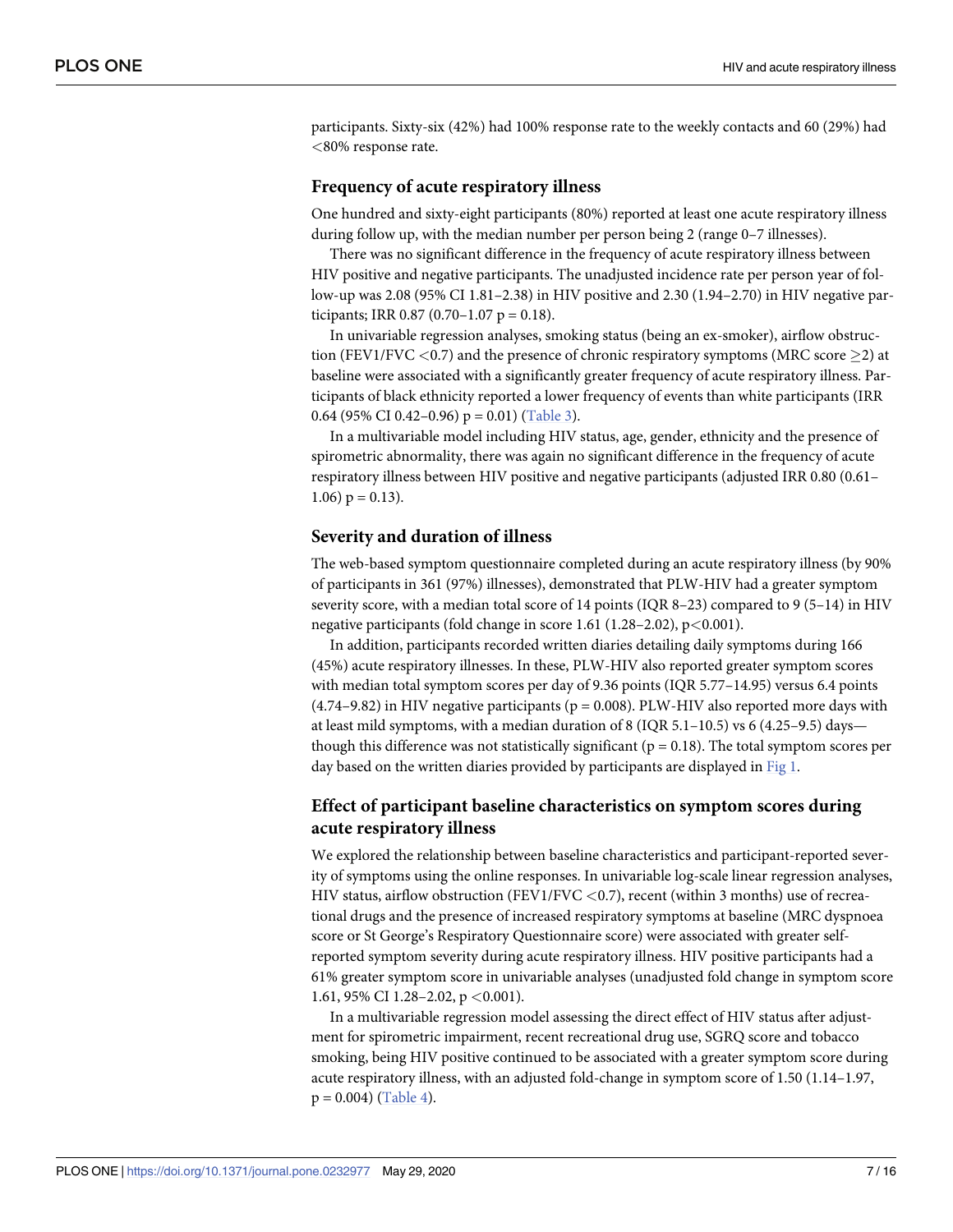<span id="page-7-0"></span>

| $2.64(2.17 - 3.17)$<br>$1.61(1.06 - 2.37)$<br>$2.52(1.99 - 3.14)$<br>$2.21(1.95 - 2.47)$<br>2.19 (1.69 - 2.79)<br>2.19 (1.89-2.53)<br>$2.11(1.64 - 2.67)$<br>$1.85(1.53 - 2.23)$<br>$3.33(2.42 - 4.47)$<br>$2.07(1.54 - 2.23)$<br>$2.57(1.63 - 3.86)$<br>$2.19(1.92 - 2.50)$<br>$2.03(1.68 - 2.42)$<br>2.11 (1.69-2.60)<br>$2.18(1.93 - 2.46)$<br>2.13 (1.90-2.38)<br>$2.38(2.07 - 2.73)$<br>$1.84(1.58 - 2.11)$<br>$1.98(1.67 - 2.33)$<br>$1.86(1.35 - 2.51)$<br>$1.86(1.19 - 2.76)$<br>$2.08(1.81 - 2.38)$<br>$2.30(1.94 - 2.70)$<br>$1.97(1.56 - 2.48)$<br>$2.25(1.82 - 2.76)$<br>$2.37(2.01 - 2.77)$<br>$1.71(1.11 - 2.50)$<br>$1.88(1.63 - 2.15)$<br>3.01 (1.50-5.39)<br>$2.27(1.61-3.12)$<br>$1.89(1.41 - 2.47)$<br>$1.64(1.23 - 2.13)$<br>$2.72(2.17-3.38)$<br>$3.30(2.23 - 4.72)$<br>$1.98(1.42 - 2.68)$<br>116<br>136<br>104<br>135<br>173<br>127<br>153<br>161<br>35<br>46<br>55<br>23<br>$13\,$<br>$40\,$<br>$28$<br>$96$<br>$94$<br>15<br>$73\,$<br>$48$<br>$_{\rm 80}$<br>$\sqrt{2}$<br>$13\,$<br>$18\,$<br>65<br>77<br>$\overline{5}$<br>$20\,$<br>$32\,$<br>$42$<br>$27\,$<br>$\overline{\phantom{0}}$<br>$^{24}$<br>51<br>$\Xi$<br>South Asian / other / mixed<br>Black African / Caribbean<br>Current smoker<br>Never smoker<br>HIV negative<br>HIV positive<br>None/GCSE<br>Obstructive<br>$Ex$ -smoker<br>Restrictive<br>350-500<br>Female<br>Normal<br>Degree<br>A level<br>White<br>$55 - 65$<br>$45 - 55$<br>$10 - 20$<br>Other<br>$>500$<br>$<$ 350 $\,$<br>Male<br>$500+$<br>58<br>$\lesssim10$<br>${>}20$<br>$3 - 5$<br>${\it Yes}$<br>å<br>$65+$<br>Yes<br>$\stackrel{\mathtt{o}}{\mathtt{x}}$<br>$\mathbf{z}$<br>$\overline{a}$<br>Recreational drug use, last 3 months<br>Baseline MRC breathlessness score<br>Recreational drug use, ever<br><b>Educational attainment</b><br>Tobacco Smoking<br><b>Baseline SGRQ</b><br>Current CD4 <sup>ª</sup><br>Nadir CD4 <sup>ª</sup><br>Spirometry<br><b>HIV</b> status<br>Age (years)<br>Ethnicity<br>Gender | P value<br>0.18<br>0.42<br>0.40<br>$0.08\,$<br>0.22<br>0.01<br>$1.37(1.08 - 1.73)$<br>$1.29(1.02 - 1.62)$<br>$0.84(0.54 - 1.23)$<br>$0.83(0.63 - 1.09)$<br>$0.94(0.67 - 1.32)$<br>$1.04(0.79 - 1.38)$<br>$1.12(0.85 - 1.48)$<br>$0.81(0.52 - 1.22)$<br>$1.35(0.82 - 2.22)$<br>$0.87(0.70 - 1.07)$<br>1.24(0.901.72)<br>IRR (95% CI) | $1.45(1.08-1.93)$<br>$0.88(0.65 - 1.21)$<br>$0.87(0.58 - 1.31)$<br>$0.98(0.68 - 1.43)$<br>$0.81(0.61 - 1.06)$<br>$1.03(0.82 - 1.46)$<br>$1.28(0.92 - 1.77)$<br>IRR (95% CI) | P value<br>0.13<br>0.45<br>0.90<br>0.04 |
|-----------------------------------------------------------------------------------------------------------------------------------------------------------------------------------------------------------------------------------------------------------------------------------------------------------------------------------------------------------------------------------------------------------------------------------------------------------------------------------------------------------------------------------------------------------------------------------------------------------------------------------------------------------------------------------------------------------------------------------------------------------------------------------------------------------------------------------------------------------------------------------------------------------------------------------------------------------------------------------------------------------------------------------------------------------------------------------------------------------------------------------------------------------------------------------------------------------------------------------------------------------------------------------------------------------------------------------------------------------------------------------------------------------------------------------------------------------------------------------------------------------------------------------------------------------------------------------------------------------------------------------------------------------------------------------------------------------------------------------------------------------------------------------------------------------------------------------------------------------------------------------------------------------------------------------------------------------------------------------|-------------------------------------------------------------------------------------------------------------------------------------------------------------------------------------------------------------------------------------------------------------------------------------------------------------------------------------|-----------------------------------------------------------------------------------------------------------------------------------------------------------------------------|-----------------------------------------|
|                                                                                                                                                                                                                                                                                                                                                                                                                                                                                                                                                                                                                                                                                                                                                                                                                                                                                                                                                                                                                                                                                                                                                                                                                                                                                                                                                                                                                                                                                                                                                                                                                                                                                                                                                                                                                                                                                                                                                                                   |                                                                                                                                                                                                                                                                                                                                     |                                                                                                                                                                             |                                         |
|                                                                                                                                                                                                                                                                                                                                                                                                                                                                                                                                                                                                                                                                                                                                                                                                                                                                                                                                                                                                                                                                                                                                                                                                                                                                                                                                                                                                                                                                                                                                                                                                                                                                                                                                                                                                                                                                                                                                                                                   |                                                                                                                                                                                                                                                                                                                                     |                                                                                                                                                                             |                                         |
|                                                                                                                                                                                                                                                                                                                                                                                                                                                                                                                                                                                                                                                                                                                                                                                                                                                                                                                                                                                                                                                                                                                                                                                                                                                                                                                                                                                                                                                                                                                                                                                                                                                                                                                                                                                                                                                                                                                                                                                   |                                                                                                                                                                                                                                                                                                                                     |                                                                                                                                                                             |                                         |
|                                                                                                                                                                                                                                                                                                                                                                                                                                                                                                                                                                                                                                                                                                                                                                                                                                                                                                                                                                                                                                                                                                                                                                                                                                                                                                                                                                                                                                                                                                                                                                                                                                                                                                                                                                                                                                                                                                                                                                                   |                                                                                                                                                                                                                                                                                                                                     |                                                                                                                                                                             |                                         |
|                                                                                                                                                                                                                                                                                                                                                                                                                                                                                                                                                                                                                                                                                                                                                                                                                                                                                                                                                                                                                                                                                                                                                                                                                                                                                                                                                                                                                                                                                                                                                                                                                                                                                                                                                                                                                                                                                                                                                                                   |                                                                                                                                                                                                                                                                                                                                     |                                                                                                                                                                             |                                         |
|                                                                                                                                                                                                                                                                                                                                                                                                                                                                                                                                                                                                                                                                                                                                                                                                                                                                                                                                                                                                                                                                                                                                                                                                                                                                                                                                                                                                                                                                                                                                                                                                                                                                                                                                                                                                                                                                                                                                                                                   |                                                                                                                                                                                                                                                                                                                                     |                                                                                                                                                                             |                                         |
|                                                                                                                                                                                                                                                                                                                                                                                                                                                                                                                                                                                                                                                                                                                                                                                                                                                                                                                                                                                                                                                                                                                                                                                                                                                                                                                                                                                                                                                                                                                                                                                                                                                                                                                                                                                                                                                                                                                                                                                   |                                                                                                                                                                                                                                                                                                                                     |                                                                                                                                                                             |                                         |
|                                                                                                                                                                                                                                                                                                                                                                                                                                                                                                                                                                                                                                                                                                                                                                                                                                                                                                                                                                                                                                                                                                                                                                                                                                                                                                                                                                                                                                                                                                                                                                                                                                                                                                                                                                                                                                                                                                                                                                                   |                                                                                                                                                                                                                                                                                                                                     |                                                                                                                                                                             |                                         |
|                                                                                                                                                                                                                                                                                                                                                                                                                                                                                                                                                                                                                                                                                                                                                                                                                                                                                                                                                                                                                                                                                                                                                                                                                                                                                                                                                                                                                                                                                                                                                                                                                                                                                                                                                                                                                                                                                                                                                                                   |                                                                                                                                                                                                                                                                                                                                     |                                                                                                                                                                             |                                         |
|                                                                                                                                                                                                                                                                                                                                                                                                                                                                                                                                                                                                                                                                                                                                                                                                                                                                                                                                                                                                                                                                                                                                                                                                                                                                                                                                                                                                                                                                                                                                                                                                                                                                                                                                                                                                                                                                                                                                                                                   |                                                                                                                                                                                                                                                                                                                                     |                                                                                                                                                                             |                                         |
|                                                                                                                                                                                                                                                                                                                                                                                                                                                                                                                                                                                                                                                                                                                                                                                                                                                                                                                                                                                                                                                                                                                                                                                                                                                                                                                                                                                                                                                                                                                                                                                                                                                                                                                                                                                                                                                                                                                                                                                   |                                                                                                                                                                                                                                                                                                                                     |                                                                                                                                                                             |                                         |
|                                                                                                                                                                                                                                                                                                                                                                                                                                                                                                                                                                                                                                                                                                                                                                                                                                                                                                                                                                                                                                                                                                                                                                                                                                                                                                                                                                                                                                                                                                                                                                                                                                                                                                                                                                                                                                                                                                                                                                                   |                                                                                                                                                                                                                                                                                                                                     |                                                                                                                                                                             |                                         |
|                                                                                                                                                                                                                                                                                                                                                                                                                                                                                                                                                                                                                                                                                                                                                                                                                                                                                                                                                                                                                                                                                                                                                                                                                                                                                                                                                                                                                                                                                                                                                                                                                                                                                                                                                                                                                                                                                                                                                                                   |                                                                                                                                                                                                                                                                                                                                     | $1.69(1.16 - 2.46)$                                                                                                                                                         | 0.01                                    |
|                                                                                                                                                                                                                                                                                                                                                                                                                                                                                                                                                                                                                                                                                                                                                                                                                                                                                                                                                                                                                                                                                                                                                                                                                                                                                                                                                                                                                                                                                                                                                                                                                                                                                                                                                                                                                                                                                                                                                                                   |                                                                                                                                                                                                                                                                                                                                     | $0.83(0.54 - 1.29)$                                                                                                                                                         |                                         |
|                                                                                                                                                                                                                                                                                                                                                                                                                                                                                                                                                                                                                                                                                                                                                                                                                                                                                                                                                                                                                                                                                                                                                                                                                                                                                                                                                                                                                                                                                                                                                                                                                                                                                                                                                                                                                                                                                                                                                                                   |                                                                                                                                                                                                                                                                                                                                     |                                                                                                                                                                             |                                         |
|                                                                                                                                                                                                                                                                                                                                                                                                                                                                                                                                                                                                                                                                                                                                                                                                                                                                                                                                                                                                                                                                                                                                                                                                                                                                                                                                                                                                                                                                                                                                                                                                                                                                                                                                                                                                                                                                                                                                                                                   |                                                                                                                                                                                                                                                                                                                                     |                                                                                                                                                                             |                                         |
|                                                                                                                                                                                                                                                                                                                                                                                                                                                                                                                                                                                                                                                                                                                                                                                                                                                                                                                                                                                                                                                                                                                                                                                                                                                                                                                                                                                                                                                                                                                                                                                                                                                                                                                                                                                                                                                                                                                                                                                   |                                                                                                                                                                                                                                                                                                                                     |                                                                                                                                                                             |                                         |
|                                                                                                                                                                                                                                                                                                                                                                                                                                                                                                                                                                                                                                                                                                                                                                                                                                                                                                                                                                                                                                                                                                                                                                                                                                                                                                                                                                                                                                                                                                                                                                                                                                                                                                                                                                                                                                                                                                                                                                                   |                                                                                                                                                                                                                                                                                                                                     |                                                                                                                                                                             |                                         |
|                                                                                                                                                                                                                                                                                                                                                                                                                                                                                                                                                                                                                                                                                                                                                                                                                                                                                                                                                                                                                                                                                                                                                                                                                                                                                                                                                                                                                                                                                                                                                                                                                                                                                                                                                                                                                                                                                                                                                                                   | 0.28<br>$1.22(0.85 - 1.76)$                                                                                                                                                                                                                                                                                                         |                                                                                                                                                                             |                                         |
|                                                                                                                                                                                                                                                                                                                                                                                                                                                                                                                                                                                                                                                                                                                                                                                                                                                                                                                                                                                                                                                                                                                                                                                                                                                                                                                                                                                                                                                                                                                                                                                                                                                                                                                                                                                                                                                                                                                                                                                   |                                                                                                                                                                                                                                                                                                                                     |                                                                                                                                                                             |                                         |
|                                                                                                                                                                                                                                                                                                                                                                                                                                                                                                                                                                                                                                                                                                                                                                                                                                                                                                                                                                                                                                                                                                                                                                                                                                                                                                                                                                                                                                                                                                                                                                                                                                                                                                                                                                                                                                                                                                                                                                                   | 0.67<br>$0.92(0.51 - 1.37)$                                                                                                                                                                                                                                                                                                         |                                                                                                                                                                             |                                         |
|                                                                                                                                                                                                                                                                                                                                                                                                                                                                                                                                                                                                                                                                                                                                                                                                                                                                                                                                                                                                                                                                                                                                                                                                                                                                                                                                                                                                                                                                                                                                                                                                                                                                                                                                                                                                                                                                                                                                                                                   |                                                                                                                                                                                                                                                                                                                                     |                                                                                                                                                                             |                                         |
|                                                                                                                                                                                                                                                                                                                                                                                                                                                                                                                                                                                                                                                                                                                                                                                                                                                                                                                                                                                                                                                                                                                                                                                                                                                                                                                                                                                                                                                                                                                                                                                                                                                                                                                                                                                                                                                                                                                                                                                   | 0.01<br>$0.64(0.42 - 0.96)$                                                                                                                                                                                                                                                                                                         | $1.07(0.62 - 1.88)$                                                                                                                                                         | 0.25                                    |
|                                                                                                                                                                                                                                                                                                                                                                                                                                                                                                                                                                                                                                                                                                                                                                                                                                                                                                                                                                                                                                                                                                                                                                                                                                                                                                                                                                                                                                                                                                                                                                                                                                                                                                                                                                                                                                                                                                                                                                                   | $1.39(0.98 - 2.00)$                                                                                                                                                                                                                                                                                                                 | 1.40 (0.94-2.07                                                                                                                                                             |                                         |
|                                                                                                                                                                                                                                                                                                                                                                                                                                                                                                                                                                                                                                                                                                                                                                                                                                                                                                                                                                                                                                                                                                                                                                                                                                                                                                                                                                                                                                                                                                                                                                                                                                                                                                                                                                                                                                                                                                                                                                                   |                                                                                                                                                                                                                                                                                                                                     |                                                                                                                                                                             |                                         |
|                                                                                                                                                                                                                                                                                                                                                                                                                                                                                                                                                                                                                                                                                                                                                                                                                                                                                                                                                                                                                                                                                                                                                                                                                                                                                                                                                                                                                                                                                                                                                                                                                                                                                                                                                                                                                                                                                                                                                                                   | 0.91<br>$0.88(0.56 - 1.39)$                                                                                                                                                                                                                                                                                                         |                                                                                                                                                                             |                                         |
|                                                                                                                                                                                                                                                                                                                                                                                                                                                                                                                                                                                                                                                                                                                                                                                                                                                                                                                                                                                                                                                                                                                                                                                                                                                                                                                                                                                                                                                                                                                                                                                                                                                                                                                                                                                                                                                                                                                                                                                   | $0.94(0.70 - 1.25)$                                                                                                                                                                                                                                                                                                                 |                                                                                                                                                                             |                                         |
|                                                                                                                                                                                                                                                                                                                                                                                                                                                                                                                                                                                                                                                                                                                                                                                                                                                                                                                                                                                                                                                                                                                                                                                                                                                                                                                                                                                                                                                                                                                                                                                                                                                                                                                                                                                                                                                                                                                                                                                   | $0.91(0.63 - 1.31)$                                                                                                                                                                                                                                                                                                                 |                                                                                                                                                                             |                                         |
|                                                                                                                                                                                                                                                                                                                                                                                                                                                                                                                                                                                                                                                                                                                                                                                                                                                                                                                                                                                                                                                                                                                                                                                                                                                                                                                                                                                                                                                                                                                                                                                                                                                                                                                                                                                                                                                                                                                                                                                   |                                                                                                                                                                                                                                                                                                                                     |                                                                                                                                                                             |                                         |
|                                                                                                                                                                                                                                                                                                                                                                                                                                                                                                                                                                                                                                                                                                                                                                                                                                                                                                                                                                                                                                                                                                                                                                                                                                                                                                                                                                                                                                                                                                                                                                                                                                                                                                                                                                                                                                                                                                                                                                                   | 0.14<br>$1.39(0.68 - 2.24)$                                                                                                                                                                                                                                                                                                         |                                                                                                                                                                             |                                         |
|                                                                                                                                                                                                                                                                                                                                                                                                                                                                                                                                                                                                                                                                                                                                                                                                                                                                                                                                                                                                                                                                                                                                                                                                                                                                                                                                                                                                                                                                                                                                                                                                                                                                                                                                                                                                                                                                                                                                                                                   | 1.41 $(0.69 - 2.89)$                                                                                                                                                                                                                                                                                                                |                                                                                                                                                                             |                                         |
|                                                                                                                                                                                                                                                                                                                                                                                                                                                                                                                                                                                                                                                                                                                                                                                                                                                                                                                                                                                                                                                                                                                                                                                                                                                                                                                                                                                                                                                                                                                                                                                                                                                                                                                                                                                                                                                                                                                                                                                   |                                                                                                                                                                                                                                                                                                                                     |                                                                                                                                                                             |                                         |
|                                                                                                                                                                                                                                                                                                                                                                                                                                                                                                                                                                                                                                                                                                                                                                                                                                                                                                                                                                                                                                                                                                                                                                                                                                                                                                                                                                                                                                                                                                                                                                                                                                                                                                                                                                                                                                                                                                                                                                                   | 0.27<br>$0.73(0.37 - 1.42)$                                                                                                                                                                                                                                                                                                         |                                                                                                                                                                             |                                         |
|                                                                                                                                                                                                                                                                                                                                                                                                                                                                                                                                                                                                                                                                                                                                                                                                                                                                                                                                                                                                                                                                                                                                                                                                                                                                                                                                                                                                                                                                                                                                                                                                                                                                                                                                                                                                                                                                                                                                                                                   | $0.58(0.26 - 1.29)$                                                                                                                                                                                                                                                                                                                 |                                                                                                                                                                             |                                         |
|                                                                                                                                                                                                                                                                                                                                                                                                                                                                                                                                                                                                                                                                                                                                                                                                                                                                                                                                                                                                                                                                                                                                                                                                                                                                                                                                                                                                                                                                                                                                                                                                                                                                                                                                                                                                                                                                                                                                                                                   |                                                                                                                                                                                                                                                                                                                                     |                                                                                                                                                                             |                                         |
|                                                                                                                                                                                                                                                                                                                                                                                                                                                                                                                                                                                                                                                                                                                                                                                                                                                                                                                                                                                                                                                                                                                                                                                                                                                                                                                                                                                                                                                                                                                                                                                                                                                                                                                                                                                                                                                                                                                                                                                   | 0.28<br>$0.75(0.38 - 1.48)$                                                                                                                                                                                                                                                                                                         |                                                                                                                                                                             |                                         |
| $2.05(1.40-2.90)$<br>$20\,$<br>$350 - 500$                                                                                                                                                                                                                                                                                                                                                                                                                                                                                                                                                                                                                                                                                                                                                                                                                                                                                                                                                                                                                                                                                                                                                                                                                                                                                                                                                                                                                                                                                                                                                                                                                                                                                                                                                                                                                                                                                                                                        | $0.84(0.45 - 1.58)$                                                                                                                                                                                                                                                                                                                 |                                                                                                                                                                             |                                         |
| $1.84(1.37-2.41)$<br>36<br>$200 - 350$                                                                                                                                                                                                                                                                                                                                                                                                                                                                                                                                                                                                                                                                                                                                                                                                                                                                                                                                                                                                                                                                                                                                                                                                                                                                                                                                                                                                                                                                                                                                                                                                                                                                                                                                                                                                                                                                                                                                            | $0.93(0.55 - 1.56)$                                                                                                                                                                                                                                                                                                                 |                                                                                                                                                                             |                                         |
| 2.26 (1.78-2.72)<br>63<br>$<$ 200 $\,$                                                                                                                                                                                                                                                                                                                                                                                                                                                                                                                                                                                                                                                                                                                                                                                                                                                                                                                                                                                                                                                                                                                                                                                                                                                                                                                                                                                                                                                                                                                                                                                                                                                                                                                                                                                                                                                                                                                                            |                                                                                                                                                                                                                                                                                                                                     |                                                                                                                                                                             |                                         |

. `م

Poisson regression

<https://doi.org/10.1371/journal.pone.0232977.t003>

https://doi.org/10.1371/journal.pone.0232977.t003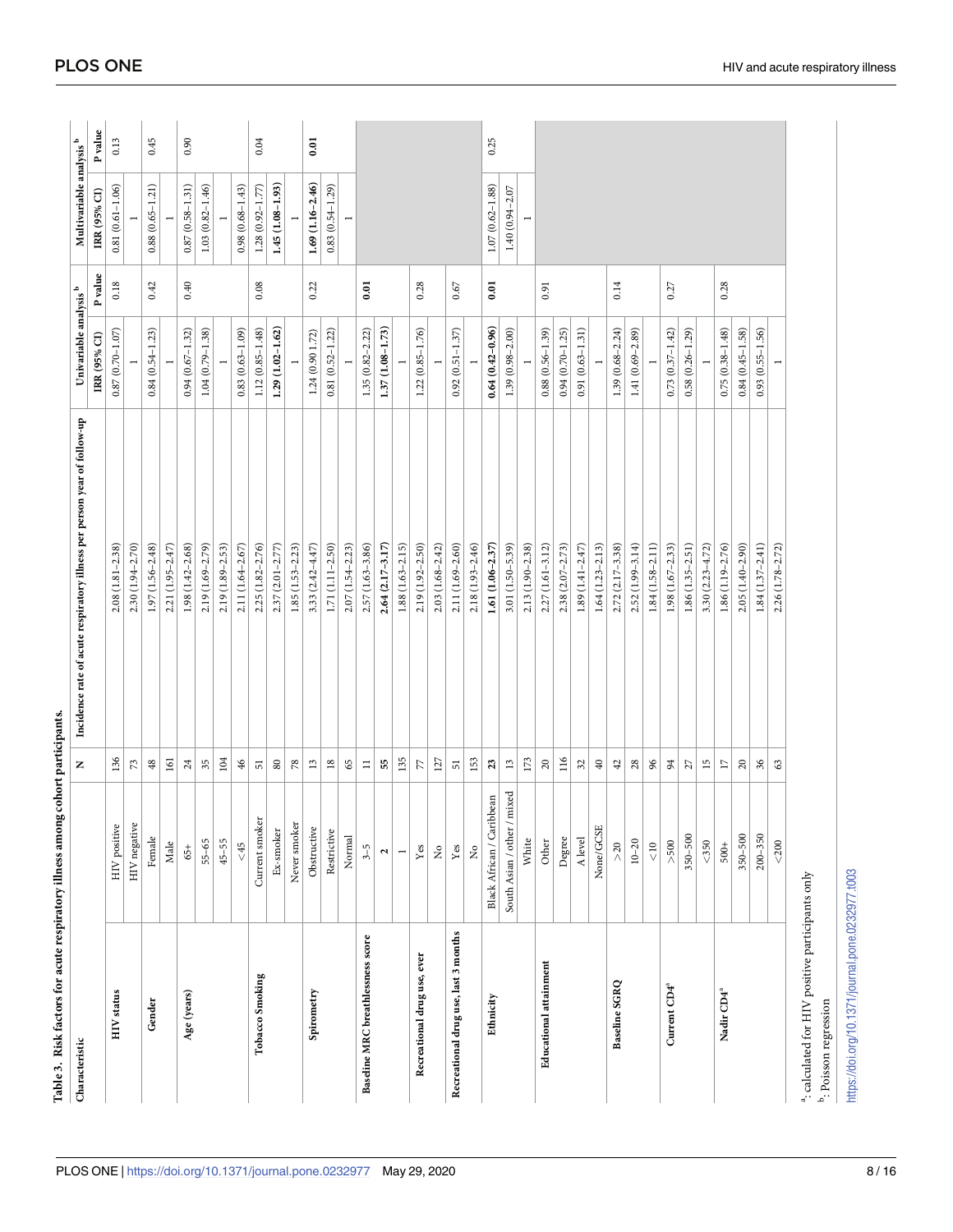<span id="page-8-0"></span>

Symptom severity during acute illness



# **Treatment and healthcare utilisation**

Using the diaries completed by participants, PLW-HIV were more likely to obtain advice from a healthcare professional during an acute respiratory illness (42% vs  $14\%$ , p = 0.003), and more likely to seek healthcare assessment 32% vs  $9\%$ ,  $p = 0.001$ . There was no significant difference in the proportion of illnesses for which participants took non-prescription medications (59% vs 54%). PLW-HIV used antibiotics in a numerically greater proportion of illnesses (22% vs 11.5%), though this was not statistically significant (OR 2.11 (95% CI 0.75–5.94),  $p = 0.16$ ).

#### **Isolation of viral and bacterial pathogens during acute respiratory illness**

We collected 158 nasopharygeal swabs during an acute respiratory illness. Respiratory viruses were detected in 77 (48%) of these samples, with no significant difference in the likelihood of detection of respiratory viral pathogens between HIV positive and negative groups. A viral pathogen was identified in 52% of illnesses in PLW-HIV (49/94) compared to 45% of HIV negative participants (29/64),  $p = 0.36$ . Rhinovirus was the predominant virus identified in both groups, detected in 26% of samples from HIV positive participants and 28% of samples from HIV negative participants. Influenza was detected in 5 samples from PLWH (5%) and 1 sample from an HIV negative participant (2%), seasonal coronavirus was detected in 9 (10%) and 5 (8%) samples respectively, other respiratory viruses detected were enterovirus, Human metapneumovirus, parainfluenza, Respiratory Syncytial Virus, and adenovirus, all in one or two cases only. The relative proportion of different viral results are illustrated in [Fig](#page-10-0) 2.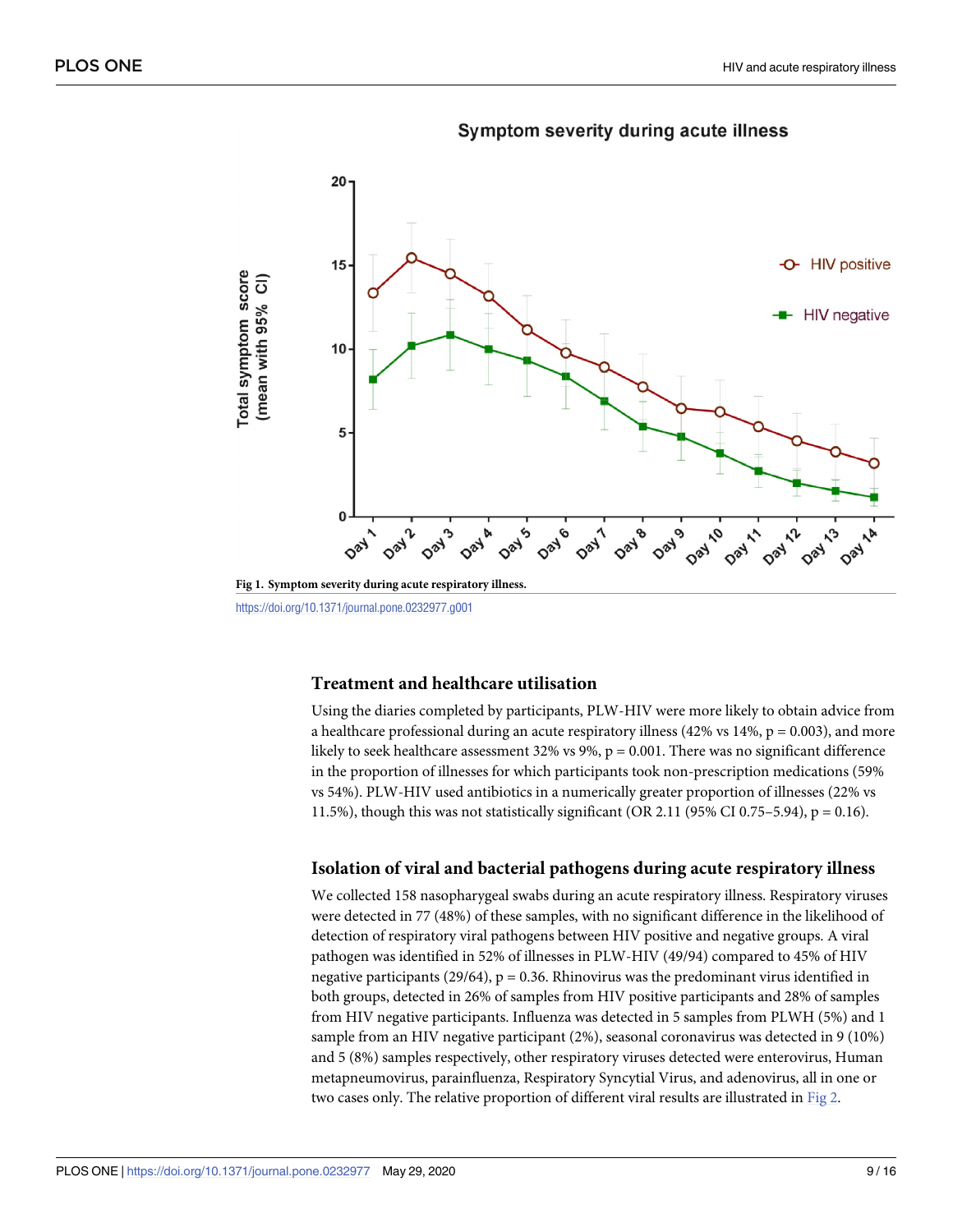| Characteristic                                                   |                                     | Median (IQR)<br>symptom<br>score# | Univariable analysis                      |                           | Multivariableanalysis                    |              |
|------------------------------------------------------------------|-------------------------------------|-----------------------------------|-------------------------------------------|---------------------------|------------------------------------------|--------------|
|                                                                  |                                     |                                   | Fold-change in<br>total symptom<br>score* | P value#                  | Fold-change in<br>total symptom<br>score | P<br>value** |
| <b>HIV</b> Status                                                | <b>HIV Positive</b>                 | $14(8-23)$                        | $1.61(1.28-2.02)$                         | < 0.001                   | $1.50(1.14-$<br>1.97)                    | 0.02         |
|                                                                  | <b>HIV</b> Negative                 | $9(5-14)$                         | 1                                         |                           | 1                                        |              |
| Gender                                                           | Female                              | $13(7-22)$                        | $1.08(0.77-1.66)$                         | 0.648                     | $1.30(0.92 - 1.83)$                      | 0.15         |
|                                                                  | Male                                | $11(6-20)$                        | 1                                         |                           | 1                                        |              |
| Spirometry                                                       | Restrictive                         | $12(6-23)$                        | $1.00(0.66 - 1.51)$                       | 0.04                      | $0.96(0.69 - 1.35)$                      | 0.56         |
|                                                                  | Obstructive                         | $20(10-23)$                       | $1.51(1.10-2.07)$                         |                           | $1.16(0.80 - 1.67)$                      |              |
|                                                                  | Normal                              | $11(6-19)$                        | 1                                         |                           | 1                                        |              |
| Recreational drugs                                               | Yes                                 | $12(6-21)$                        | $1.64(0.81-1.36)$                         | 0.71                      |                                          |              |
| (ever)                                                           | No                                  | $12(6-20)$                        | 1                                         |                           |                                          |              |
| Recreational drugs,                                              | Yes                                 | $15(8-21)$                        | $1.34(1.07-1.67)$                         | 0.01                      | $1.27(0.95 - 1.72)$                      | 0.27         |
| past 3 months                                                    | No                                  | $11(6-20)$                        | $\mathbf{1}$                              |                           | 1                                        |              |
| Ethnicity                                                        | <b>Black African</b><br>/ Caribbean | $8(4-21)$                         | $0.83(0.41 - 1.68)$                       | 0.47                      |                                          |              |
|                                                                  | South Asian<br>Other/Mixed          | $13(9-31)$                        | $1.08(0.48 - 2.43)$                       |                           |                                          |              |
|                                                                  | White /<br>Caucasian                | $12(6-20)$                        | 1                                         |                           |                                          |              |
| Qualifications /                                                 | None                                | $6(5-24)$                         | $0.92(0.69 - 1.22)$                       | 0.07                      |                                          |              |
| educational attainment                                           | GCSE                                | $8(4-14)$                         | $0.75(0.55-1.02)$                         |                           |                                          |              |
|                                                                  | A level                             | $10(7-17)$                        | $0.78(0.54-1.14)$                         |                           |                                          |              |
|                                                                  | Other                               | $13(5-22)$                        | $1.06(0.58 - 1.53)$                       |                           |                                          |              |
|                                                                  | University<br>/degree               | $13(6-21)$                        | $\mathbf{1}$                              |                           |                                          |              |
| <b>Baseline St Georges</b><br>Respiratory<br>Questionnaire score | >20                                 | $14(9-23)$                        | $1.68(1.30-2.18)$                         | ${<}0.001$                | $1.42(1.11-1.83)$                        | 0.05         |
|                                                                  | $10 - 20$                           | $14(8-21)$                        | $1.48(1.14-1.93)$                         |                           | $1.43(1.05-1.96)$                        |              |
|                                                                  | $<$ 10                              | $9(4-18)$                         | 1                                         |                           | 1                                        |              |
| <b>Baseline MRC</b><br>Dyspnoea score                            | $3 - 5$                             | $14(6-33)$                        | $1.75(1.03 - 2.98)$                       | $\mathbf{0.004}^\lozenge$ |                                          |              |
|                                                                  | $\overline{c}$                      | $13(7-21)$                        | $1.22(0.53 - 1.58)$                       |                           |                                          |              |
|                                                                  | $\mathbf{1}$                        | $10(5-18)$                        | $\mathbf{1}$                              |                           |                                          |              |
| Tobacco smoking                                                  | Current<br>smoker                   | $11(1-21)$                        | $1.12(0.83 - 1.51)$                       | 0.22                      | $0.91(0.63 - 1.33)$                      | 0.96         |
|                                                                  | Ex-smoker                           | $11(5-20)$                        | $0.92(0.70 - 1.02)$                       |                           | $1.06(0.81-1.38)$                        |              |
|                                                                  | Never smoker                        | $12(6-19)$                        | 1                                         |                           | 1                                        |              |

<span id="page-9-0"></span>**[Table](#page-6-0) 4. Relationship between participant baseline characteristics and symptom severity at time of reporting acute respiratory illness, log-scale linear regression analyses.**

 $\hspace{0.1mm}^*$ Univariable log-scale linear regression analysis

� univariable log-scale linear regression model

 $\hspace{0.1mm}^*$  multivariable log-scale linear regression including all factors with data in this column

 $^\diamond$  MRC dyspnoea score not included in multivariable model as collinear with SGRQ score

<https://doi.org/10.1371/journal.pone.0232977.t004>

We obtained sputum samples for bacterial culture during 70 illnesses: pathogens were identified in 10 (19%) of these samples from 9 different participants: *Haemophilus influenzae* (5 isolates from 4 participants), *Streptococcus pneumoniae* (3 isolates, each from different participants), *Moraxella catarrhalis* (2 from different participants). The fungus *Aspergillus fumigatus* was identified in one participant. All samples from which bacterial or fungal organisms were isolated were from HIV positive participants.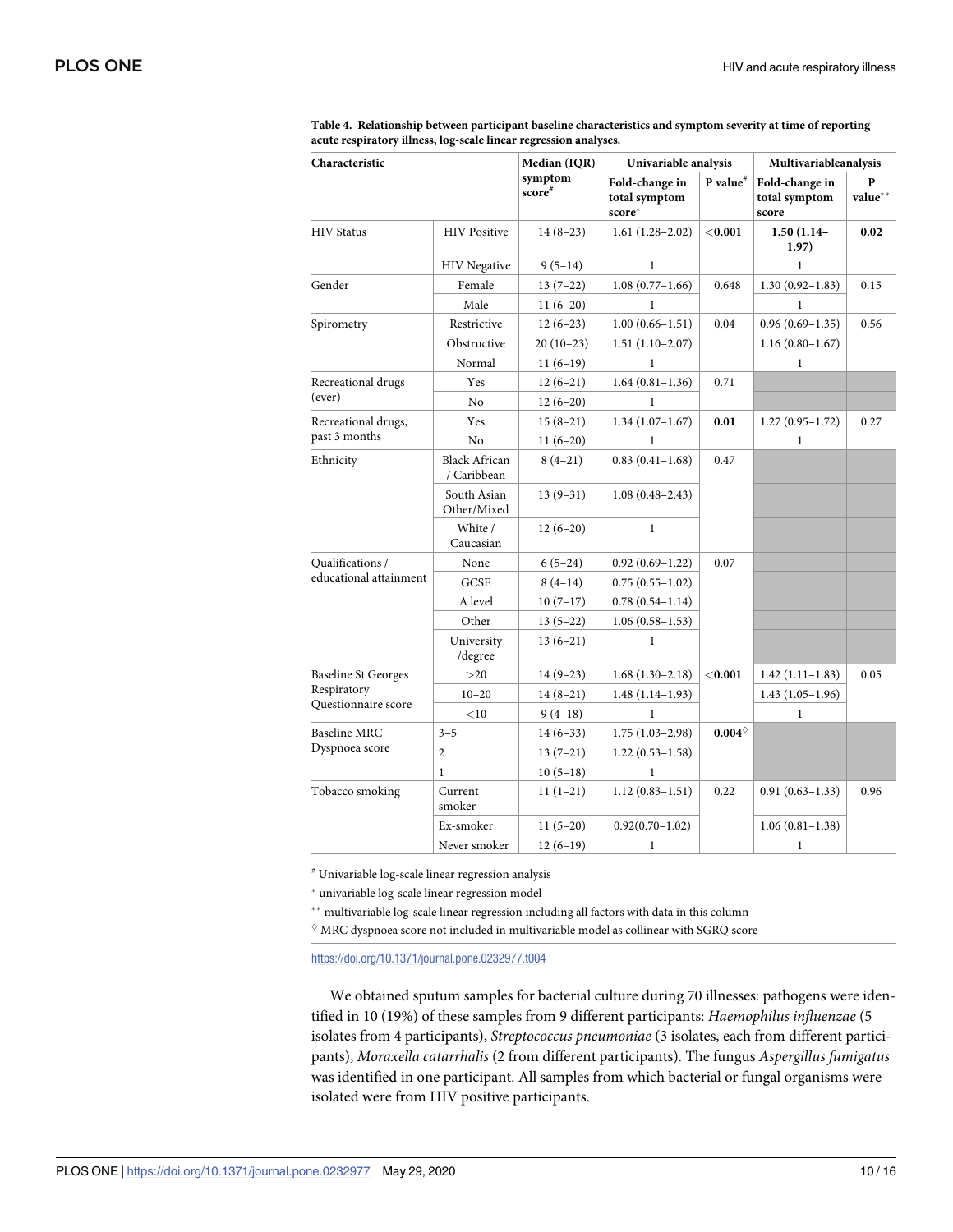<span id="page-10-0"></span>



<https://doi.org/10.1371/journal.pone.0232977.g002>

#### **Sensitivity analyses**

We conducted several pre-specified sensitivity analyses to ensure that our findings were robust using different analytical methods. These included: a) excluding all participants with less than 80% response rate; b) defining the offset value for the regression analyses as the number of weeks between the first and last response to the weekly messages recorded (rather than the total number of responses) and c) defining the outcome as the proportion of weeks of follow up in which a new respiratory illness was reported (thus giving a continuous rather than count variable) and performing linear regression analyses. The findings of the main analysis were consistent in all these sensitivity analyses. We also repeated the main analyses of frequency of events using a negative binomial model and findings were not significantly different to the Poisson model presented.

## **Discussion**

In this prospective cohort study, we found no evidence of a significant difference in the frequency of acute respiratory illness between HIV positive and negative individuals in a setting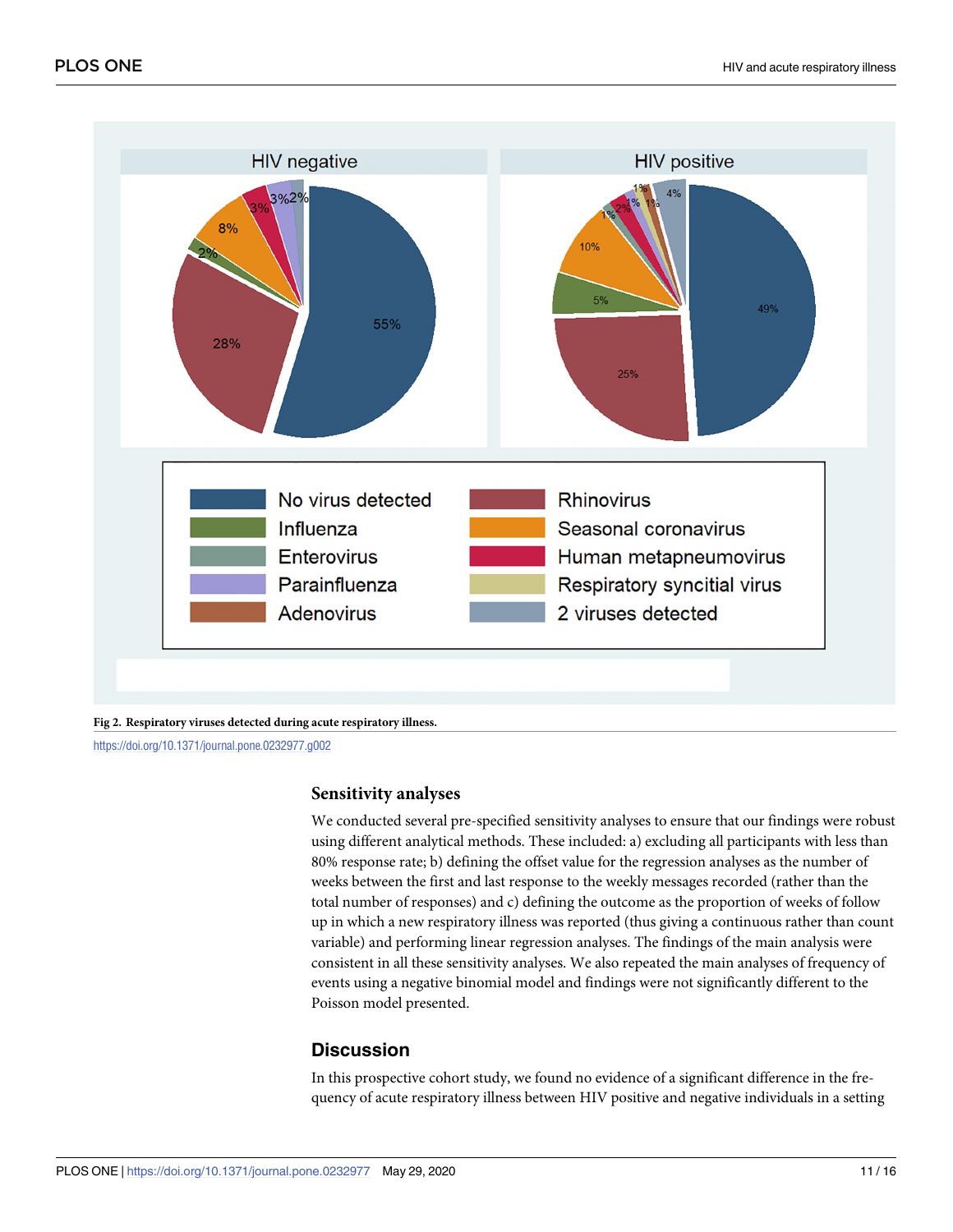<span id="page-11-0"></span>with a high uptake of antiretroviral therapy. Our study was powered to detect a difference of 50% or more in the proportion of HIV positive participants experiencing an acute respiratory illness during follow up, however the tight confidence intervals around the incidence rate ratio between the two groups make it unlikely that there is more than a small difference in the frequency of these events.

PLW-HIV did report more severe symptoms during acute illnesses, which was associated with a greater likelihood of seeking healthcare advice and a higher (although not statistically significant) proportion of illnesses treated with antibiotics. This effect persisted after adjustment for important potential confounding factors (such as differences in tobacco smoking), but other differences between the HIV positive and negative groups (such as differences in immunisation frequency) could have influenced this outcome.

As noted elsewhere,[\[12\]](#page-14-0) PLW-HIV in this population were more likely to report chronic respiratory symptoms at baseline. A greater burden of baseline respiratory symptoms was independently associated with the severity of acute respiratory illnesses during follow-up. However, this did not explain all of the difference between HIV positive and negative participants, as PLW-HIV's higher symptom scores during acute respiratory illnesses persisted after adjustment for baseline symptoms.

Only a small proportion of the PLW-HIV evaluated had airflow obstruction, in contrast to some other published studies, it should be noted that we only undertook pre-bronchodilator spirometry and this proportion might have been lower still in post-bronchodilator measurements. We did find a greater proportion of the PLW-HIV with lower than predicted vital capacity, a finding which is consistent with some other studies reporting the influence of HIV status on prevalence of lung function impairment, for instance that of Ronit *et al* evaluating a population in Denmark reported a mean absolute difference in FVC of 395mls,[\[25\]](#page-14-0) a very similar difference to that found in this study.

There are several possible explanations for the greater burden of respiratory symptoms during acute respiratory illness. These include PLW-HIV having impairments in lung function that are not measured by spirometry (such as low diffusing capacity,[\[26\]](#page-14-0) or small airways disease [\[27\]](#page-14-0)). An awareness of the potential for more severe illness might result in an increased perception or concern about physical symptoms in PLW-HIV—which itself may be driven by the higher prevalence of anxiety or depression reported in this population.[\[28,](#page-14-0) [29\]](#page-14-0) Finally, there is evidence to suggest that despite immune reconstitution with ART, PLW-HIV may still have greater immune activation than HIV negative individuals [\[30,](#page-15-0) [31\]](#page-15-0)-and thus the heightened symptom burden during an acute respiratory illness might reflect a disordered immune response when unwell.

Although, this is the first prospective study of its kind, the greater use of antibiotics during acute illness is consistent with reports of a greater frequency of COPD exacerbations among PLW-HIV with COPD when these are defined by a requirement for treatment.[[14](#page-14-0), [15](#page-14-0)] Our study was not powered to address differences in antibiotic usage, though the results suggest that PLW-HIV may be more likely to receive antibiotic treatment for acute respiratory illnesses. This has potential implications for antimicrobial resistance.

We believe our results are relevant to both clinical care and health policy: the greater severity of acute respiratory illness among PLW-HIV suggests that (in addition to the provision of ART) there is a need to implement interventions that can improve the respiratory health. Our data suggest that it is possible to identify individuals at greater risk of more frequent or severe acute respiratory illness who could be the focus of interventions that can reduce their chance of respiratory illness—including smoking cessation, immunisation against influenza and *Streptococcus pneumoniae*—and improve the diagnosis and treatment of underlying respiratory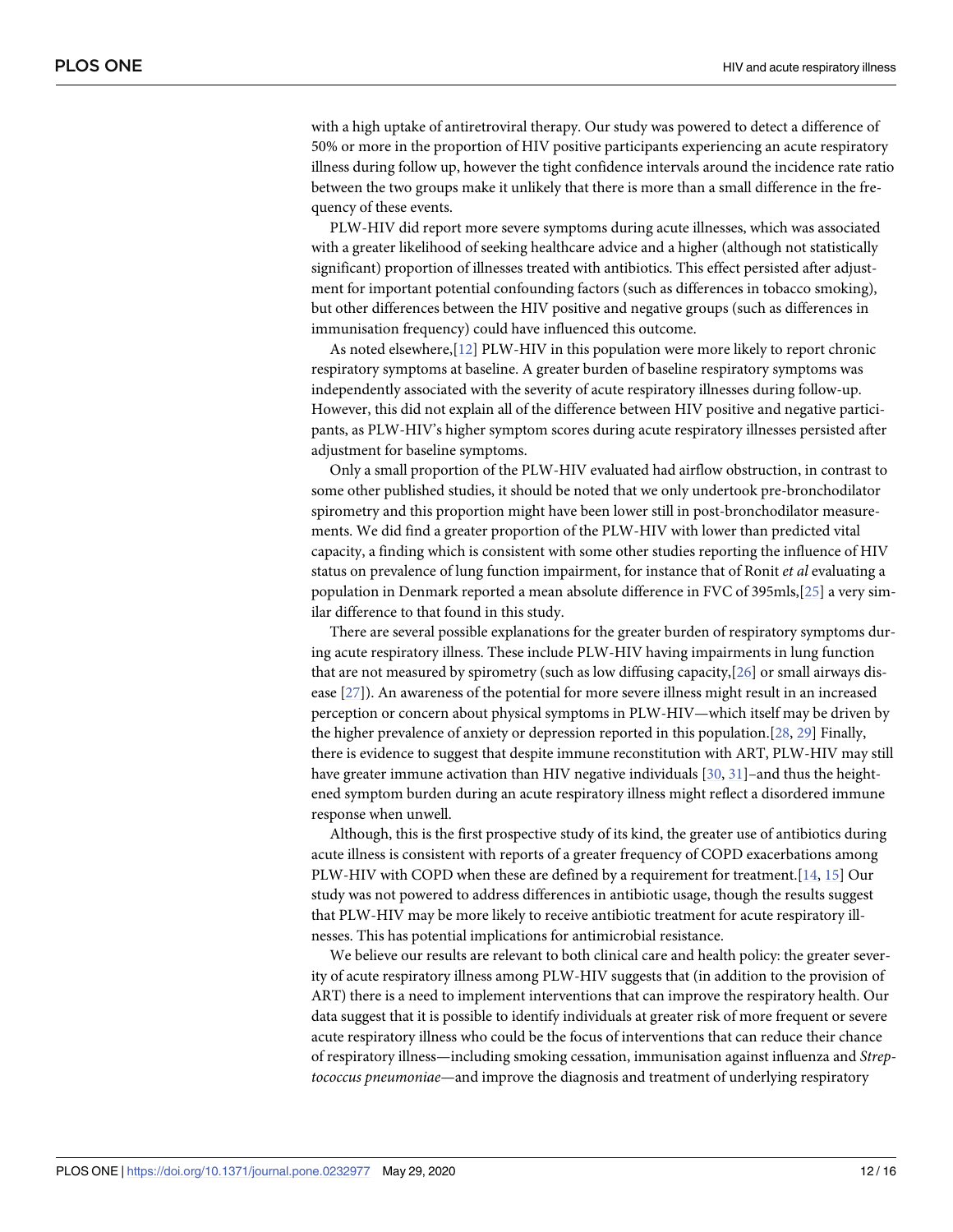conditions. A simple risk assessment for respiratory illness could in future be part of routine HIV care assessments in people on antiretroviral therapy.

Our data also highlight the need to understand why PLW-HIV report more severe respiratory symptoms, both at baseline and during acute respiratory illness compared to matched controls. Identifying whether such differences in patient-reported outcomes reflect underlying pathological responses is important; and mechanistic studies which assess immune responses during acute illness might identify causes for the reported differences.

We aimed to document the frequency of all acute respiratory illness, and our study was not powered to measure less common but more severe events such as bacterial pneumonia. Epidemiological data suggest that pneumonia continues to be more frequent among PLW-HIV, and remains an important cause of mortality.[[11](#page-14-0), [17](#page-14-0)] Whether HIV positive people with good response to antiretroviral therapy continue to be at greater risk of severe bacterial pneumonia requires further attention.

Our study was based on self-report of acute respiratory illness, and utilised participantdetermined measures to record respiratory symptoms, rather than an objective illness severity assessment. A limitation of our methodology was the lack of a standardised Patient Reported Outcome Measure for assessing acute respiratory illness severity, so a questionnaire was specifically created for this study. An illness definition and symptom questions were chosen with the aim of recording all acute respiratory illnesses, but this did not differentiate between upper and lower respiratory tract illnesses. We used intensive active surveillance to identify acute respiratory illnesses, including weekly contact with study participants, thus minimising recall and reporting biases. However, although the response rate to the weekly study contacts was very good (85%), written daily diaries during acute illnesses were only available in 46% of episodes. This may have introduced a degree of bias into our data, though it is reassuring to note that a greater severity of illness was reported from both the online and written diary respondents.

As with any study evaluating an HIV cohort, our findings are not necessarily generalizable to settings where access to HIV care is poor, or to individuals who do not maintain linkage to healthcare. Also, the pattern of utilisation noted by us may be less applicable to regions with different healthcare systems.

## **Conclusions**

In an adult population with a high uptake of antiretroviral therapy, there is no difference in the frequency of acute respiratory illness between HIV positive and negative individuals. When these do occur, people living with HIV report more severe and longer-lasting illnesses and are more likely to seek healthcare advice. This has implications for healthcare resource utilisation and the health-related quality of life of people living with HIV.

## **Supporting information**

**S1 [Data](http://www.plosone.org/article/fetchSingleRepresentation.action?uri=info:doi/10.1371/journal.pone.0232977.s001).** (PDF) **S2 [Data](http://www.plosone.org/article/fetchSingleRepresentation.action?uri=info:doi/10.1371/journal.pone.0232977.s002).** (PDF) **S3 [Data](http://www.plosone.org/article/fetchSingleRepresentation.action?uri=info:doi/10.1371/journal.pone.0232977.s003).** (PDF) **S4 [Data](http://www.plosone.org/article/fetchSingleRepresentation.action?uri=info:doi/10.1371/journal.pone.0232977.s004).** (PDF)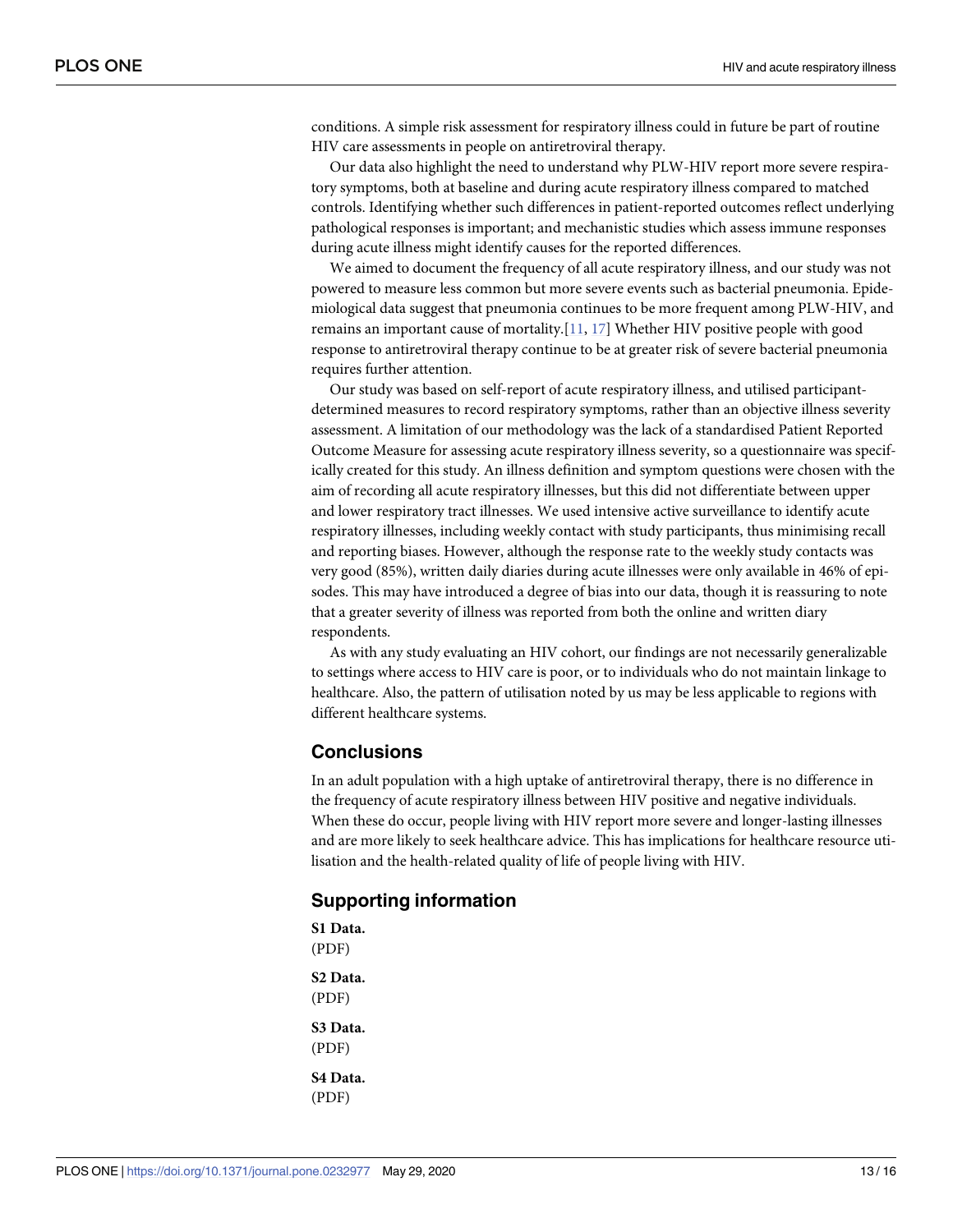<span id="page-13-0"></span>**S5 [Data](http://www.plosone.org/article/fetchSingleRepresentation.action?uri=info:doi/10.1371/journal.pone.0232977.s005).** (PDF)

## **Author Contributions**

**Conceptualization:** James Brown, Elisha Pickett, Memory Sachikonye, Lucy Brooks, David M. Lowe, Sara Madge, Mike Youle, Margaret Johnson, John R. Hurst, Timothy D. McHugh, Ibrahim Abubakar, Marc Lipman.

**Data curation:** James Brown.

**Formal analysis:** James Brown, Colette Smith, Tabitha Mahungu, David M. Lowe, Timothy D. McHugh, Marc Lipman.

**Funding acquisition:** James Brown, Marc Lipman.

- **Investigation:** James Brown, Elisha Pickett, Memory Sachikonye, Lucy Brooks, Sara Madge, Mike Youle, John R. Hurst, Timothy D. McHugh, Marc Lipman.
- **Methodology:** James Brown, Colette Smith, Memory Sachikonye, Tabitha Mahungu, David M. Lowe, Margaret Johnson, John R. Hurst, Timothy D. McHugh, Ibrahim Abubakar.

**Project administration:** James Brown, Elisha Pickett, Lucy Brooks.

**Supervision:** David M. Lowe, Margaret Johnson, Ibrahim Abubakar, Marc Lipman.

**Writing – original draft:** James Brown.

**Writing – review & editing:** James Brown, Marc Lipman.

#### **References**

- **[1](#page-1-0).** Survival of HIV-positive patients starting antiretroviral therapy between 1996 and 2013: a collaborative analysis of cohort studies. The lancet HIV. 2017; 4(8):e349–e56. Epub 2017/05/16. [https://doi.org/10.](https://doi.org/10.1016/s2352-3018(17)30066-8) [1016/s2352-3018\(17\)30066-8](https://doi.org/10.1016/s2352-3018(17)30066-8) PMID: [28501495](http://www.ncbi.nlm.nih.gov/pubmed/28501495)
- **[2](#page-1-0).** Smith CJ, Ryom L, Weber R, Morlat P, Pradier C, Reiss P, et al. Trends in underlying causes of death in people with HIV from 1999 to 2011 (D:A:D): a multicohort collaboration. Lancet. 2014; 384(9939):241– 8. [https://doi.org/10.1016/S0140-6736\(14\)60604-8](https://doi.org/10.1016/S0140-6736(14)60604-8) PMID: [25042234](http://www.ncbi.nlm.nih.gov/pubmed/25042234).
- **[3](#page-1-0).** Smit M, Brinkman K, Geerlings S, Smit C, Thyagarajan K, Sighem A, et al. Future challenges for clinical care of an ageing population infected with HIV: a modelling study. Lancet Infect Dis. 2015; 15(7):810–8. Epub 2015/06/14. [https://doi.org/10.1016/s1473-3099\(15\)00056-0](https://doi.org/10.1016/s1473-3099(15)00056-0) PMID: [26070969.](http://www.ncbi.nlm.nih.gov/pubmed/26070969)
- **[4](#page-1-0).** Triant VA, Grinspoon SK. Epidemiology of ischemic heart disease in HIV. Curr Opin HIV AIDS. 2017; 12(6):540–7. Epub 2017/08/12. <https://doi.org/10.1097/coh.0000000000000410> PMID: [28799997.](http://www.ncbi.nlm.nih.gov/pubmed/28799997)
- **5.** Grulich AE, van Leeuwen MT, Falster MO, Vajdic CM. Incidence of cancers in people with HIV/AIDS compared with immunosuppressed transplant recipients: a meta-analysis. Lancet. 2007; 370 (9581):59–67. Epub 2007/07/10. [https://doi.org/10.1016/s0140-6736\(07\)61050-2](https://doi.org/10.1016/s0140-6736(07)61050-2) PMID: [17617273.](http://www.ncbi.nlm.nih.gov/pubmed/17617273)
- **[6](#page-1-0).** Winston A, Arenas-Pinto A, Stohr W, Fisher M, Orkin CM, Aderogba K, et al. Neurocognitive function in HIV infected patients on antiretroviral therapy. PLoS One. 2013; 8(4):e61949. Epub 2013/05/07. [https://](https://doi.org/10.1371/journal.pone.0061949) [doi.org/10.1371/journal.pone.0061949](https://doi.org/10.1371/journal.pone.0061949) PMID: [23646111.](http://www.ncbi.nlm.nih.gov/pubmed/23646111)
- **[7](#page-1-0).** Bigna JJ, Kenne AM, Asangbeh SL, Sibetcheu AT. Prevalence of chronic obstructive pulmonary disease in the global population with HIV: a systematic review and meta-analysis. Lancet Glob Health. 2018; 6(2):e193–e202. Epub 2017/12/20. [https://doi.org/10.1016/s2214-109x\(17\)30451-5](https://doi.org/10.1016/s2214-109x(17)30451-5) PMID: [29254748](http://www.ncbi.nlm.nih.gov/pubmed/29254748).
- **[8](#page-1-0).** Brown J, Roy A, Harris R, Filson S, Johnson M, Abubakar I, et al. Respiratory symptoms in people living with HIV and the effect of antiretroviral therapy: a systematic review and meta-analysis. Thorax. 2017; 72(4):355–66. Epub 2016/12/15. <https://doi.org/10.1136/thoraxjnl-2016-208657> PMID: [27965402.](http://www.ncbi.nlm.nih.gov/pubmed/27965402)
- **[9](#page-1-0).** Brown J, McGowan JA, Chouial H, Capocci S, Smith C, Ivens D, et al. Respiratory health status is impaired in UK HIV-positive adults with virologically suppressed HIV infection. HIV Med. 2017; 18 (8):604–12. Epub 2017/03/16. <https://doi.org/10.1111/hiv.12497> PMID: [28294498.](http://www.ncbi.nlm.nih.gov/pubmed/28294498)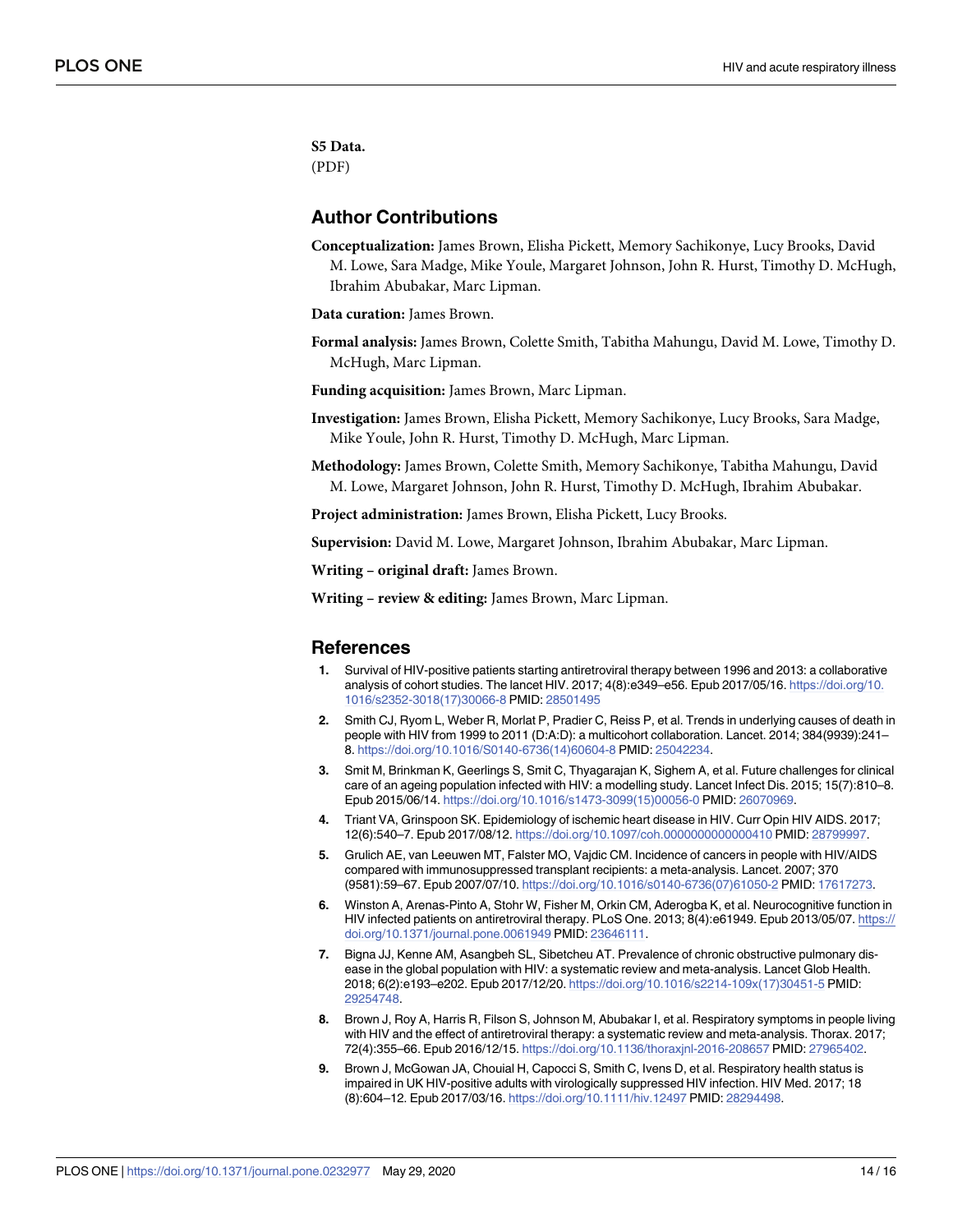- <span id="page-14-0"></span>**[10](#page-1-0).** Gupta RK, Rice B, Brown AE, Thomas HL, Zenner D, Anderson L, et al. Does antiretroviral therapy reduce HIV-associated tuberculosis incidence to background rates? A national observational cohort study from England, Wales, and Northern Ireland. The lancet HIV. 2015; 2(6):e243–51. Epub 2015/10/ 02. [https://doi.org/10.1016/s2352-3018\(15\)00063-6](https://doi.org/10.1016/s2352-3018(15)00063-6) PMID: [26423197](http://www.ncbi.nlm.nih.gov/pubmed/26423197).
- **[11](#page-1-0).** Sogaard OS, Lohse N, Gerstoft J, Kronborg G, Ostergaard L, Pedersen C, et al. Hospitalization for pneumonia among individuals with and without HIV infection, 1995–2007: a Danish population-based, nationwide cohort study. Clin Infect Dis. 2008; 47(10):1345–53. Epub 2008/10/07. [https://doi.org/10.](https://doi.org/10.1086/592692) [1086/592692](https://doi.org/10.1086/592692)
- **[12](#page-1-0).** Brown J, Roy A, Harris R, Filson S, Johnson M, Abubakar I, et al. Respiratory symptoms in people living with HIV and the effect of antiretroviral therapy: a systematic review and meta-analysis. Thorax. 2016. Epub 2016/12/15. <https://doi.org/10.1136/thoraxjnl-2016-208657> PMID: [27965402](http://www.ncbi.nlm.nih.gov/pubmed/27965402).
- **[13](#page-1-0).** Drummond MB, Kirk GD. HIV-associated obstructive lung diseases: insights and implications for the clinician. Lancet Respir Med. 2014. [https://doi.org/10.1016/S2213-2600\(14\)70017-7](https://doi.org/10.1016/S2213-2600(14)70017-7) PMID: [24831854.](http://www.ncbi.nlm.nih.gov/pubmed/24831854)
- **[14](#page-1-0).** Lambert AA, Kirk GD, Astemborski J, Mehta SH, Wise RA, Drummond MB. HIV Infection Is Associated With Increased Risk for Acute Exacerbation of COPD. J Acquir Immune Defic Syndr. 2015; 69(1):68– 74. Epub 2015/05/06. <https://doi.org/10.1097/qai.0000000000000552> PMID: [25942460.](http://www.ncbi.nlm.nih.gov/pubmed/25942460)
- **[15](#page-1-0).** Depp TB, McGinnis KA, Kraemer K, Akgun KM, Edelman EJ, Fiellin DA, et al. Risk factors associated with acute exacerbation of chronic obstructive pulmonary disease in HIV-infected and uninfected patients. Aids. 2016; 30(3):455–63. Epub 2016/01/15. PMID: [26765938](http://www.ncbi.nlm.nih.gov/pubmed/26765938).
- **[16](#page-1-0).** Foundation BL. Estimating the economic burden of respiratory illness in the UK. London2017.
- **[17](#page-2-0).** Sea Croxford. Mortality and causes of death in people diagnosed with HIV in the era of highly active antiretroviral therapy compared with the general population: an analysis of a national observational cohort. The Lancet Public Health. 2(1):e35–e46.
- **[18](#page-2-0).** Jones PW, Quirk F, Baveystock C. The St George's respiratory questionnaire. Respiratory medicine. 1991; 85:25–31.
- **[19](#page-2-0).** Fletcher C. Standardised questionnaire on respiratory symptoms: a statement prepared and approved by the MRC Committee on the Aetiology of Chronic Bronchitis (MRC breathlessness score). BMJ. 1960; 2(2):1665.
- **[20](#page-2-0).** Miller MR, Hankinson J, Brusasco V, Burgos F, Casaburi R, Coates A, et al. Standardisation of spirometry. Eur Respir J. 2005; 26(2):319–38. Epub 2005/08/02. [https://doi.org/10.1183/09031936.05.](https://doi.org/10.1183/09031936.05.00034805) [00034805](https://doi.org/10.1183/09031936.05.00034805) PMID: [16055882.](http://www.ncbi.nlm.nih.gov/pubmed/16055882)
- **[21](#page-2-0).** Quanjer PH, Stanojevic S, Cole TJ, Baur X, Hall GL, Culver BH, et al. Multi-ethnic reference values for spirometry for the 3-95-yr age range: the global lung function 2012 equations. Eur Respir J. 2012; 40 (6):1324–43. Epub 2012/06/30. <https://doi.org/10.1183/09031936.00080312> PMID: [22743675](http://www.ncbi.nlm.nih.gov/pubmed/22743675)
- **[22](#page-3-0).** Wallace JM, Hansen NI, Lavange L, Glassroth J, Browdy BL, Rosen MJ, et al. Respiratory disease trends in the Pulmonary Complications of HIV Infection Study cohort. Pulmonary Complications of HIV Infection Study Group. Am J Respir Crit Care Med. 1997; 155(1):72–80. [https://doi.org/10.1164/ajrccm.](https://doi.org/10.1164/ajrccm.155.1.9001292) [155.1.9001292](https://doi.org/10.1164/ajrccm.155.1.9001292) PMID: [9001292](http://www.ncbi.nlm.nih.gov/pubmed/9001292).
- **[23](#page-3-0).** Gingo MR, Balasubramani GK, Kingsley L, Rinaldo CR, Alden CB, Detels R, et al. The impact of HAART on the respiratory complications of HIV infection: longitudinal trends in the MACS and WIHS cohorts. PLoS One. 2013; 8(3):e58812. <https://doi.org/10.1371/journal.pone.0058812> PMID: [23554932](http://www.ncbi.nlm.nih.gov/pubmed/23554932).
- **[24](#page-3-0).** Hayward AC, Fragaszy EB, Bermingham A, Wang L, Copas A, Edmunds WJ, et al. Comparative community burden and severity of seasonal and pandemic influenza: results of the Flu Watch cohort study. Lancet Respir Med. 2014; 2(6):445–54. [https://doi.org/10.1016/S2213-2600\(14\)70034-7](https://doi.org/10.1016/S2213-2600(14)70034-7) PMID: [24717637](http://www.ncbi.nlm.nih.gov/pubmed/24717637).
- **[25](#page-11-0).** Ronit A, Lundgren J, Afzal S, Benfield T, Roen A, Mocroft A, et al. Airflow limitation in people living with HIV and matched uninfected controls. Thorax. 2018; 73(5):431–8. Epub 2018/01/15. [https://doi.org/10.](https://doi.org/10.1136/thoraxjnl-2017-211079) [1136/thoraxjnl-2017-211079](https://doi.org/10.1136/thoraxjnl-2017-211079) PMID: [29331988](http://www.ncbi.nlm.nih.gov/pubmed/29331988).
- **[26](#page-11-0).** Crothers K, McGinnis K, Kleerup E, Wongtrakool C, Hoo GS, Kim J, et al. HIV infection is associated with reduced pulmonary diffusing capacity. J Acquir Immune Defic Syndr. 2013; 64(3):271–8. [https://](https://doi.org/10.1097/QAI.0b013e3182a9215a) [doi.org/10.1097/QAI.0b013e3182a9215a](https://doi.org/10.1097/QAI.0b013e3182a9215a) PMID: [23979001](http://www.ncbi.nlm.nih.gov/pubmed/23979001).
- **[27](#page-11-0).** Ronit A, Mathiesen IH, Gelpi M, Benfield T, Gerstoft J, Pressler T, et al. Small airway dysfunction in well-treated never-smoking HIV-infected individuals. Eur Respir J. 2017; 49(3). Epub 2017/03/04. <https://doi.org/10.1183/13993003.02186-2016> PMID: [28254767](http://www.ncbi.nlm.nih.gov/pubmed/28254767).
- **[28](#page-11-0).** Miners A, Phillips A, Kreif N, Rodger A, Speakman A, Fisher M, et al. Health-related quality-of-life of people with HIV in the era of combination antiretroviral treatment: a cross-sectional comparison with the general population. The Lancet HIV. 2014; 1(1):e32–e40.
- **[29](#page-11-0).** Brown J M J, Chouial H, Capocci S, Smith C, Ivens D, Johnson M,et al. Impaired respiratory health status in UK HIV positive adults with high uptake of antiretroviral therapy. HIV Med. 2017;In press.